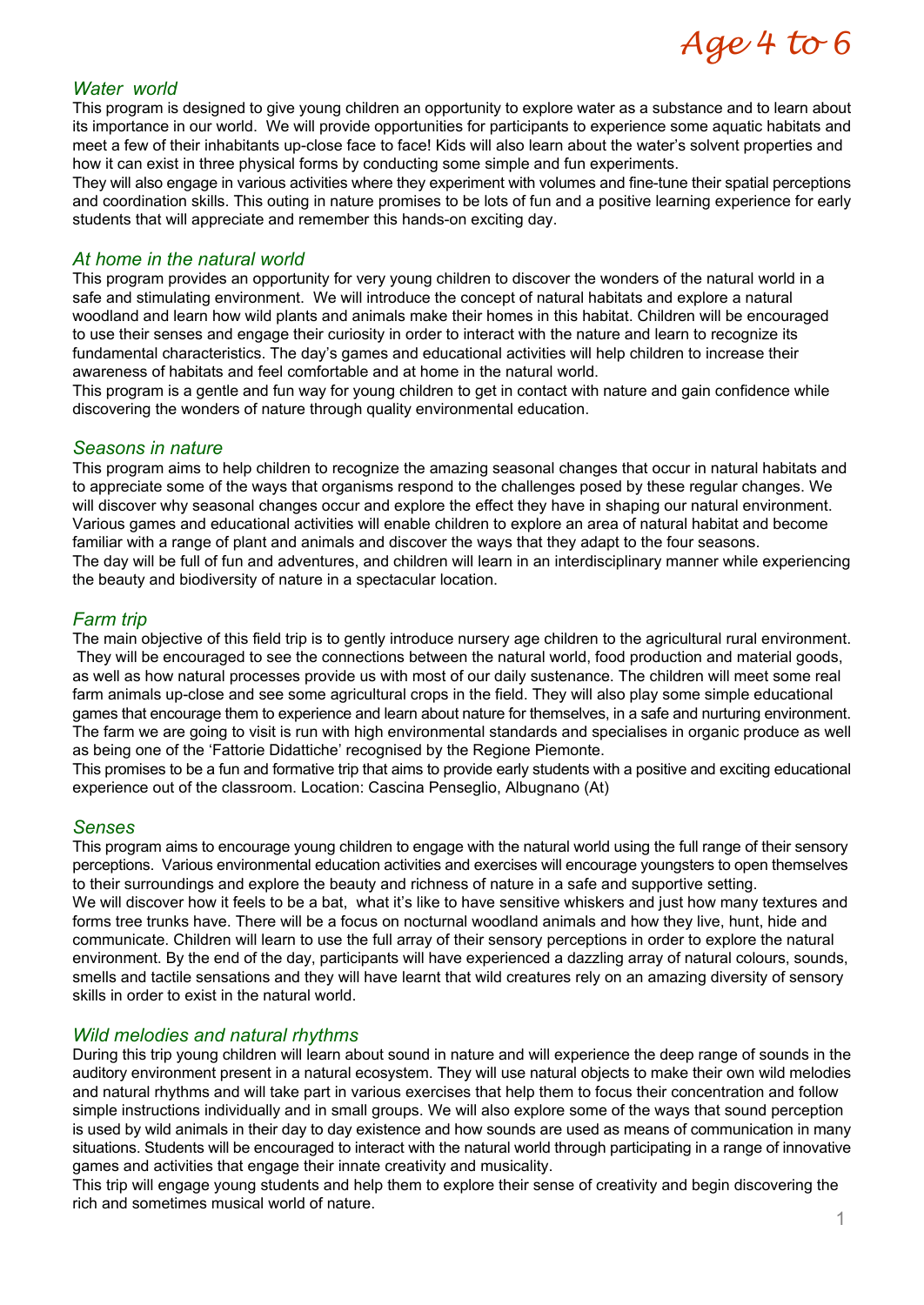#### *Can you jump like a frog and sway like a tree?*

This program aims to provide small children with an opportunity to explore nature in a fun and safe natural environment. The day's emphasis will be on physical movement and creative expression and the activities will help participants to engage with nature and interact with a selection of plants and animals in an exciting and dynamic way. Young students will gain self confidence and make personal connections with the natural world, as well as learning to focus and pay attention to themselves, their school mates and their environment.

This introductory environmental education program aims to enthral youngsters and to inspire and encourage them to revere nature as a place of wonder and change that can be a source of beauty, inspiration and creative energy.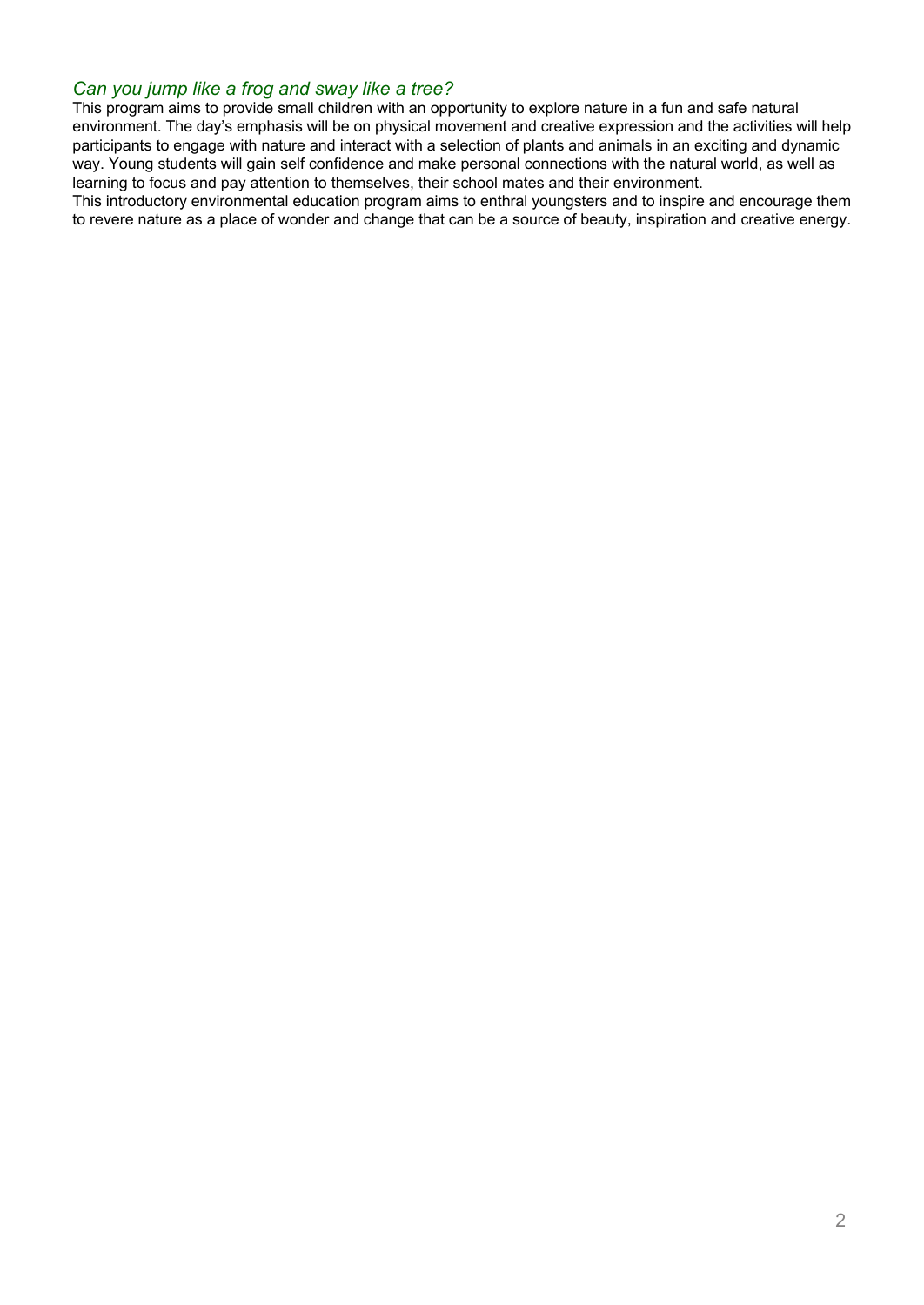# Age 7 to 9

#### *The coast*

During this trip we are going to visit a coastal area and explore its nature. The children will be introduced to the some basic marine environmental science in an interdisciplinary manner. They will learn some simple concepts underlying marine biology, geochemistry and geography. We will ask such questions as: how big is the sea? How does seawater vary from fresh? What makes the sea move? What lives in the sea? How do sea creatures live? What is a beach? Where does sand come from? What kind of plants live along the shore line? Children will begin discovering the answers to such questions by conducting a series of experiments and playing some specially devised environmental educational games. They will be encouraged to use their intellects, senses, and innate curiosity to explore the sea and discover its nature during an unforgettable and fun-filled field trip.

#### *Stream adventure*

In this program we will discover the incredible aquatic life that inhabit our streams. Children will learn about the physical and chemical characteristics of streams and how they relate to river systems and the water cycle. We will explore a stream and search for stream life, identifying the commonest aquatic organisms and learning about their exciting lifestyles. Students will have an opportunity to get their feet wet and hunt for real stream organisms for themselves. We will also find out why freshwater ecosystems are amongst the most threatened and degraded habitats and ways we can study and protect them.

# *River trip; tributaries and upper reaches*

During this field trip we will explore the upper reaches and a pristine tributary of the Stura di Lanzo in the Alps to learn about river geography, stream ecology and range of topics related to the water cycle and geological processes. Participants will have an opportunity to get their feet wet while searching for and learning to identify some macroinvertebrates, fish and other river organisms. We will learn about the lifecycles and ecology of these aquatic organisms and discover why they rely on, and are indicators for, clean and unpolluted water. We will then hike to the upper reaches of a tributary to discover where the water comes from and how it shapes the mountain environment. Children will also have an opportunity to search for gold and other minerals and beautiful rocks that can be found in the stream environment. They will also use natural materials to create sculptures and artistic representations of the place and their experiences of it. This adventurous trip provides a exciting and memorable learning experience for children and introduces them to some important environmental concepts in an interdisciplinary and fun way. Location: Area protetta della Stura di Lanzo, Valle di Lanzo (TO)

# *River trip; confluences & mid reaches*

During this trip we will visit either the confluence of the Po and Dora Baltea, or the confluence of the Orco and Malone and the Po, which are both special natural reserves. We will learn about the river in this stage of its development and explore its wealth of wildlife, ecology and riparian environment.

We will do some birdwatching exercises, water quality monitoring tests as well as other environmental educational activities that help students to experience and comprehend this beautiful and wild river landscape.

This field trip is a valuable experience for students to studying rivers in geography.

Location: Parco del Po: confluence of Po and Dora, Crescentino (VC) or confluence of Orco, Malone and Po, Chivasso (TO)

# *Water resources*

This field trip aims to introduce students to some fundamental concepts behind water resources in terms of their definition, geography, social utilisation, ecological function and global importance.

Students will be involved in various practical activities and conceptual exercises that will enable them to discover for themselves why water resources are essential for human and environmental health and how complex it is to fairly distribute and conserve the limited fresh water that we have on the planet.

We will use dance and movement to discover how a water molecule moves through the water cycle and do some simple and fun experiments to learn about some of water's fundamental physical and chemical characteristics. Students will also play some environmental education games to help them comprehend how little of the planet's water is clean, potable and available.

We will introduce some of the principles of aquatic ecology and learn about why fresh water ecosystems are so special and becoming increasingly threatened, and explore some of the ways that water moves in natural world. Students will also act out some role playing games to discover for ourselves why sharing limited aquatic resources can be complex in a crowded world.

This trip will be educational and fun for the students, and aims to encourage them to learn about the subject through hands-on activities in an exciting, interdisciplinary learning environment that should challenge and stimulate their intellects and creative faculties.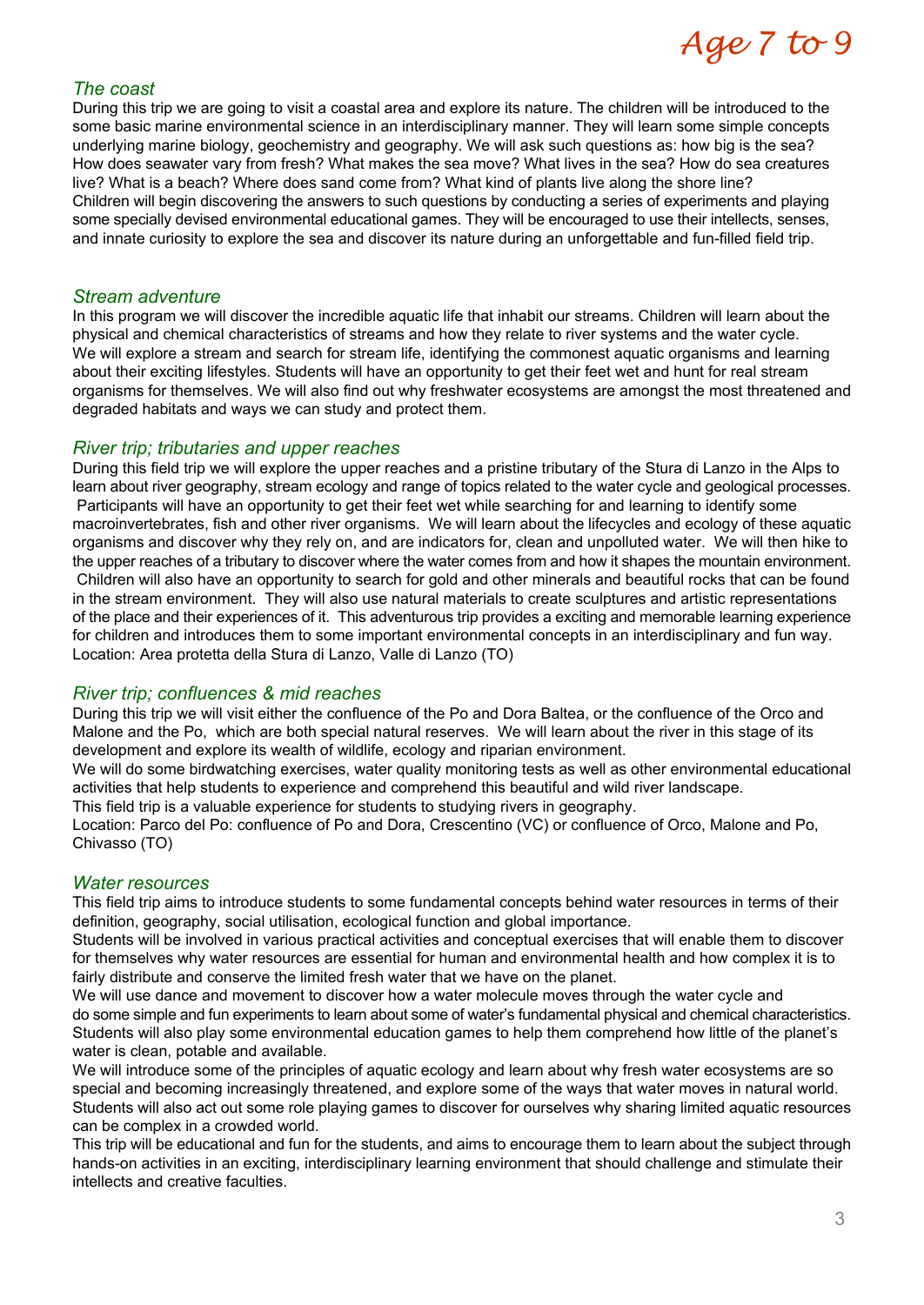#### *Energy production, fossil fuels and renewable resources*

During this trip we will examine conventional energy production technologies and their environmental costs, and compare and contrast them with alternative renewable sources of energy.

We will learn about hydroelectric power production and visit a dam to see how it works and the effect it has on the area's hydroecology and mountain landscape. We will consider a range of alternative energy production techniques, discuss their merits and drawbacks and begin to analyse some social and political factors that determine energy policies, power production and its control. We will also look at social demands and expectations for energy in people's everyday lives and ways that it can be conserved and used more sparingly.

This trip will be interdisciplinary in nature, presenting issues from a range of perspectives and drawing from a selection of schools of thought.

The day will involve the students in a number of environmental education activities and hands-on experiments that take full advantage of the spectacular mountain setting for this program.

Location: Parco del Gran Paradiso, Ceresole Reale, Valle Orco (To).

# *Waste and recycling*

During this trip we'll introduce the concepts of resources and waste and illustrate how the manufacture of everyday objects and normal human activities effect the natural world. We will play an environmental educational game where we analyse some objects in terms of the their constituent materials and consider where these materials have come from, and where they land up when discarded.

We will introduce the concept of pollution and see some real examples of aquatic and air pollution in the field. We will consider the causes and consequences of pollution and try to find the connections between human actions and environmental degradation by acting out a role playing game.

 We will also see some examples of waste recycling systems and consider how natural materials are recycled in nature through biogeochemical cycles. This interdisciplinary field trip will provide students with a memorable and exciting educational experience and help them to understand some important environmental issues in relation to social patterns and scientific principles.

#### *Woodland habitat romp*

This program focuses on our native woodland and its dynamic ecological processes.

We will examine and describe woodland seasonal changes, ecological structure, habitat types, and biodiversity while exploring aspects of material cycling, soil communities and decomposers.

We will identify the major factors that determine woodland characteristics and explain the complex relation people have with these environments. We will also learn to recognize animal tracks and signs and help children to identify common woodland trees, plants and wildlife.

The program will take place in a spectacular woodland environment that is exciting and fun to visit in any season. During the course of the day students will play a number environmental education games and activities that allow them to explore a woodland and learning about its ecology.

They will have opportunities to search for wildlife and become aware of how complex and rich woodland ecosystems are. They will experience the beauty and mystery of native woodland, and will learn how both natural and human factors have shaped the woods we see today.

# *Plants*

During this trip we will introduce the children to the life of plants. They will get to see, touch, and smell a wide diversity of botanical species and become aware of how diverse and fascinating the plant world is.

We will play some environmental education games that help students learn some simple botanical concepts and realize how the ecological basis of life on earth depends on our green friends.

The children will take part in some role playing exercises, collect botanical samples from a pristine woodland ecosystem, and learn how to identify a range of common tree and shrub species. We will examine some aspects of plants' life cycles and ways they are adapted to a to live in a great range of environmental conditions.

We will also discover how plants are the characteristic elements of most terrestrial habitats and how they serve an essential role for human society. This trip is designed to be stimulating and fun and will introduce students to a range of scientific and environmental concepts in a hands-on manner.

#### *Birds*

This program explores the natural history and ecology of birds, which are probably the most familiar and commonly observed wild animals. We will reveal some of the secrets of birds' lives and behaviours, as well as explaining their biology, diversity of forms, habitats and lifestyles.

In this program we aim to increase participants awareness, knowledge and curiosity about birds, and to make them understand how birds are often indicator organisms of an ecosystem's health and habitat richness.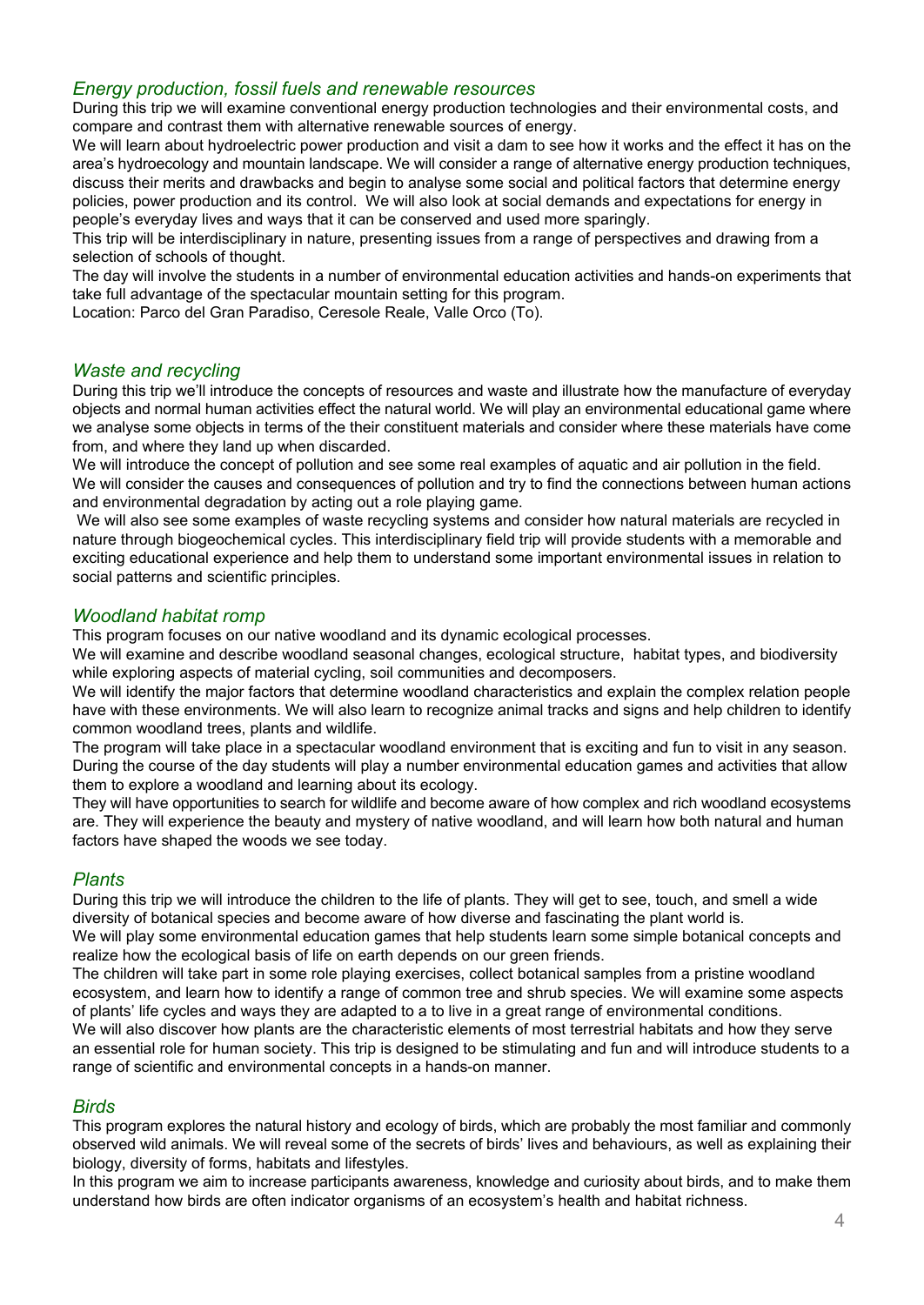We also will provide an educational opportunity for them to connect with the natural world through the senses, emotions and intellect by focusing on ornithology, as birds are wild 'ambassadors' for nature. Activities and games will include making bird music, leaning to build a nest, trying to fly like a bird, collecting and identifying feathers and learning to observe wild birds in their natural habitat using binoculars and other techniques. This is a fun and educational field trip that promises to fascinate and engage students as they explore nature and learn some principles of ecology and environmental science.

#### *Insects*

This fun day trip will get children outdoors to learn some basic entomological facts and learn about the ecological dynamics that relate insects to natural ecosystems and human society. We will focus on the honey bee, apiary practice and honey production, and also observe some of the insects that frequent local natural environments as well as meeting some live ones face to face.

We aim to increase participants awareness and appreciation of insects and to understand their important role in nature and our lives. This day trip will provide fun opportunities for children to learn about insect life, and help them to overcome any prejudices and fears that they may have about insects by engaging children's' natural curiosity and encouraging them to examine some small and often overlooked miracles of the natural world.

We will visit a bee hive and see how bees live and the processes of honey production and make some insects from natural materials. As well as learning about insect life, biology and ecology, students will also play environmental education games and activities that allow them to explore and experience insects in nature first hand.

# *Night life*

In this program we will explore the nightlife of nocturnal animals and discover the reasons they wake up when we go to sleep. Through a series of environmental education games and exercises we will find out how these organisms feed, hunt and hide under the cover of darkness.

We will discover some facts about the secret lives of bats, badgers, and foxes and look for their tracks and signs. Students will find out for themselves first hand how important it is to have a well developed sense of touch, hearing and smell in order to live as a successful nocturnal animal.

We will also discuss why humans see so poorly in the dark and explore some of the biological theories about why we are afraid of the dark. This program is an exciting day out that provides an interdisciplinary learning experience about nature in a beautiful natural setting.

# *Voyages of dispersal & discovery*

In this program we will explore some principals of biogeography including the natural distribution of species and their means of dispersal and migration. We will compare and contrast theses natural processes to those of human migration, historical voyages of discovery, and processes and patterns of colonization.

We will explore some effects of these processes and discuss some of the cultural and environmental consequences of these historical events.

We will pay particular attention to the ways that people have historically collected and transported certain species and introduced others, which have often become problematic invasive species effecting planetary biodiversity and ecology. The participants will engage in a range exciting interdisciplinary activities and do a selection of environmental educational exercises that help them to explore these topics and further their ability to think critically and comprehend issues holistically.

We will also engage in some role playing and drama games that help the children to uncover some of the motivations that drive humans to expand their populations and explore new lands as well as to resist the forces of colonization, cultural suppression and globalisation.

# *Light in nature*

In this program we will focus on light and energy and will learn how the sun is the fundamental source of all life on Earth. We will simply introduce the concepts of photosynthesis and trophic energy transfer which are fundamental ideas in the sciences of botany and ecology.

We will explore a number of ways that organisms utilize different wavelengths of light, including various visual physical and behavioural adaptations, bioluminescence, mimicry and camouflage techniques, and we will investigate ways that colour is used as a means of communication in the natural world.

 We will also learn about seasonality, photoperiodism and the effect of ozone depletion on the quality of sunlight. Students will participate in a range of games and activities where they explore the visual world and learn about the dynamic manifestations of light and colour in the environment.

The day will be a deep educational experience full of activities, challenges, drama and personal exploration, set in a beautiful and wild landscape.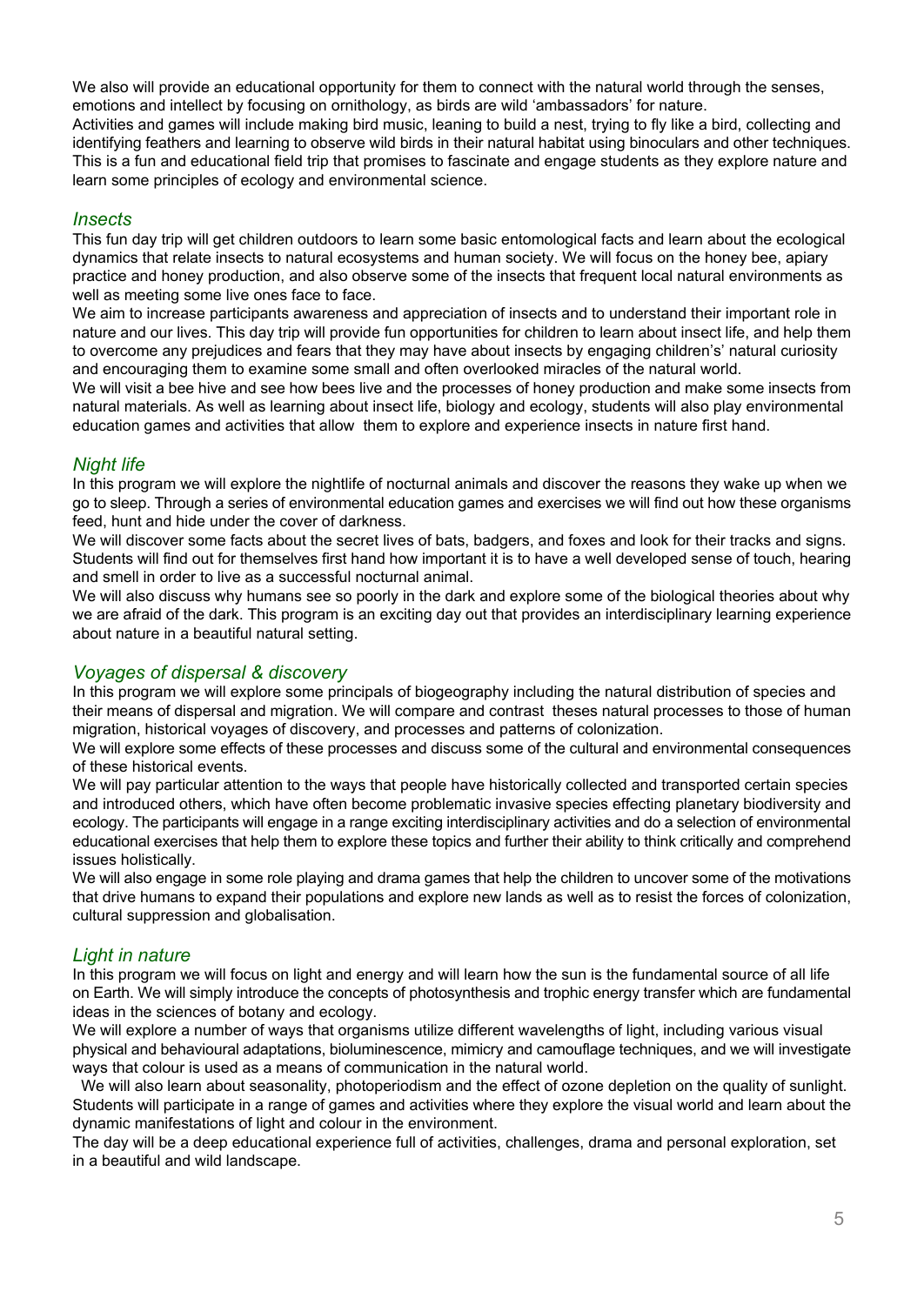# *Birdsong and music*

During this program we explore the natural history of birds, paying particular attention to their calls, songs and vocalisations. Students will play various environmental education games that help them to become more sensitive to the auditory elements in the natural world and to notice how important sound is as a means of communication and as a medium for sensory perception. They will use a selection of musical instruments to create their own forms of birdsong and nature inspired musical compositions in a wild ecosystem.

We will also learn to identify some common birds from their songs and try calling wild birds into our midst by imitating their calls and using decoys. We will also consider the ways that birdsong has influenced a range of forms of artistic expression, including traditional folksong, rhythm, and contemporary composition.

This stimulating and fun trip promises to widen students musical horizons and help them to appreciate the wonders of the natural world and its artistic interpretation.

# *Storytelling*

During this fun trip students will learn about the cultural importance of storytelling and its role in oral traditions and contemporary society. We will examine some common themes found in many traditional tales and myths, and look for connections between the origins of human imagination, indigenous cosmologies and the natural world.

Students will be set various exercises where they have to create and tell stories as a means of interpreting natural landscapes, mysterious places and strange plants and animals.

They will also engage in environmental education games that help them to connect more deeply to the natural world and each other through the power of words, fables and stories. This trip promises to stimulate students' imaginations and enhance their creative facilities and ability to work together in groups. We will also examine some methods of storytelling and ways that proficient storytelling can be successfully incorporated into the performance arts, speech writing, marketing, leadership and politics.

#### *Witch and wizard workshop*

During this adventurous day outing, we will explore a world of magic and witchcraft in a wildwood setting. Children will learn about the history of witchcraft and find out about the roles witchcraft and magic have in traditional societies and folklore. They will also learn about the kind of skills and knowledge that witches had, and why they were experts in herbal medicine, healing and other systems of knowledge. Students will engage in a range of storytelling games, environmental education activities and other fun and dramatic exercises. They will even have the opportunity to dress-up and transform themselves into real witches. We will discover some of the traditional sacred herbs associated with magic, and try to make magic potions and concoct spells in a beautiful woodland. Students will learn about a range of topics (from ethnobotany to sociology) and engage in various drama and creative expression activities, as well as collaborating together in constructive group exercises and exploring the limits of natural space and social taboos. This promises to be an exciting and memorable field trip that truly lets children discover the magic of nature for themselves!

#### *Stories, monsters and myths*

During this field trip we will explore the ways that people around the world relate to their landscape through the creation of stories, myths and fairy tales. We will discover how the imaginative process of story-telling helps us define our relationship to the natural world and how myths and legends provide us with a wealth of knowledge and wisdom to help us understand nature and act appropriately towards it. We will visit a wild wood and explore some of its mysterious hidden places and hear a selection of traditional stories and local legends about the area. We will create our own stories about the magical woods and discover why the natural world is historically so often associated with mythological monsters, fairies and other supernatural beings. The participants will engage in a range of creative educational games and environmental activities that get them to explore nature and develop their individual relationships with wild plants and animals, while focusing on the ways that our imagination and stories link us to the landscape, history and society.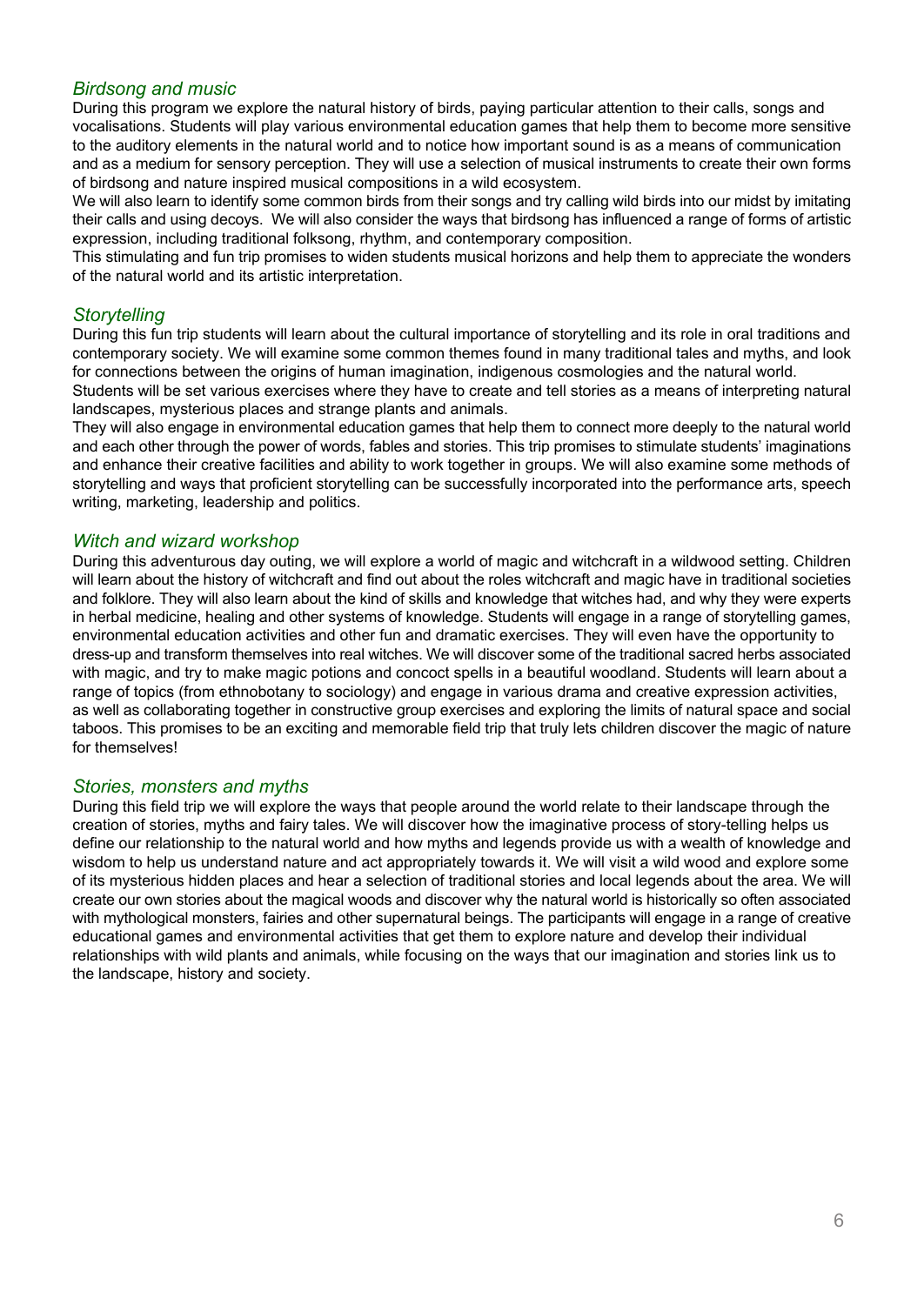# Age 10-12

# *Climate change*

During this trip we will learn about the environmental crisis that threatens the natural world and human society. We will examine the science, politics and history of global warming and consider the ways that it is predicted to effect the planet. We will put these issues into an interdisciplinary context and explore some of the roots causes that drive these phenomena.

Students will role play and do environmental education activities that give them a deeper understanding of global warming while learning and exchanging ideas.

The trip's aim is to inform students about this environmental issue in a clear and simple manner, and to get them to think about how we make choices and behave, in the light of ethics, value systems, and social responsibilities.

# *Rarity, extinction and loss of biodiversity*

During this program we will examine one of the major environmental issues of our time; the extinction crisis. Students will learn about rarity and the process of extinction and why some species are more prone to becoming rare and extinct. We will look at the ways that modern industrial society threatens global biodiversity, and explore the reasons why human modification of the natural world often leads to habitat destruction and fragmentation as well as to species overexploitation and extinctions.

A series of educational activities and games will help students to understand some of the consequences and effects of the loss of biodiversity on nature and society and some of the main strategies to help prevent further extinctions and to conserve biodiversity at all levels.

We will also play role games and create dramatic scenarios to explore our responsibilities and ethical relationship towards the natural world and future generations. This promises to be an enlightening and exciting day for students, that takes place in a wild and spectacular location.

#### *Stream adventure*

In this program we will discover the incredible aquatic life that inhabit our streams.

Children will learn about the physical and chemical characteristics of streams and how they relate to river systems and the water cycle.

We will explore a stream and search for stream life, identifying the commonest aquatic organisms and learning about their exciting lifestyles. Students will have an opportunity to get their feet wet and hunt for real stream organisms for themselves.

We will also find out why freshwater ecosystems are amongst the most threatened and degraded habitats and ways we can study and protect them.

# *River trip; tributaries and upper reaches*

During this field trip we will explore the upper reaches and a pristine tributary of the Stura di Lanzo in the Alps to learn about river geography, stream ecology and range of topics related to the water cycle and geological processes. Participants will have an opportunity to get their feet wet while searching for and learning to identify some macroinvertebrates, fish and other river organisms.

We will learn about the lifecycles and ecology of these aquatic organisms and discover why they rely on, and are indicators for, clean and unpolluted water.

We will then hike to the upper reaches of a tributary to discover where the water comes from and how it shapes the mountain environment. Children will also have an opportunity to search for gold and other minerals and beautiful rocks that can be found in the stream environment. They will also use natural materials to create sculptures and artistic representations of the place and their experiences of it.

This adventurous trip provides a exciting and memorable learning experience for children and introduces them to some important environmental concepts in an interdisciplinary and fun way.

Location: Area protetta della Stura di Lanzo, Valle di Lanzo (TO)

# *River trip; confluences & mid reaches*

During this trip we will visit either the confluence of the Po and Dora Baltea, or the confluence of the Orco and Malone and the Po, which are both special natural reserves. We will learn about the river in this stage of its development and explore its wealth of wildlife, ecology and riparian environment.

We will do some birdwatching exercises, water quality monitoring tests as well as other environmental educational activities that help students to experience and comprehend this beautiful and wild river landscape.

This field trip is a valuable experience for students to studying rivers in geography.

Location: Parco del Po: confluence of Po and Dora, Crescentino (VC) or confluence of Orco, Malone and Po, Chivasso (TO)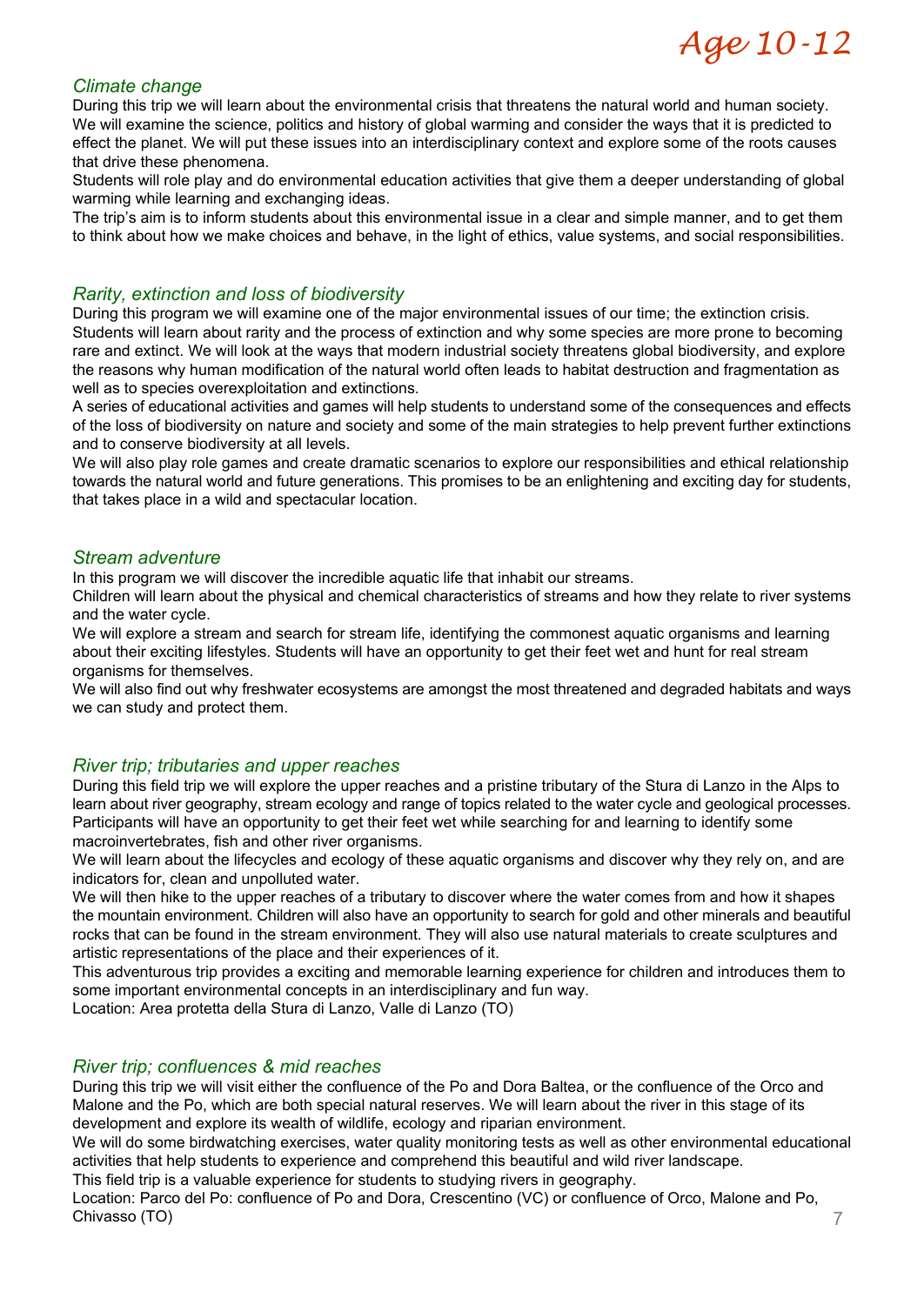#### *Water resources*

This field trip aims to introduce students to some fundamental concepts behind water resources in terms of their definition, geography, social utilisation, ecological function and global importance.

Students will be involved in various practical activities and conceptual exercises that will enable them to discover for themselves why water resources are essential for human and environmental health and how complex it is to fairly distribute and conserve the limited fresh water that we have on the planet.

We will use dance and movement to discover how a water molecule moves through the water cycle and do some simple and fun experiments to learn about some of water's fundamental physical and chemical characteristics. Students will also play some environmental education games to help them comprehend how little of the planet's water is clean, potable and available.

We will introduce some of the principles of aquatic ecology and learn about why fresh water ecosystems are so special and becoming increasingly threatened, and explore some of the ways that water moves in natural world. Students will also act out some role playing games to discover for ourselves why sharing limited aquatic resources can be complex in a crowded world.

This trip will be educational and fun for the students, and aims to encourage them to learn about the subject through hands-on activities in an exciting, interdisciplinary learning environment that should challenge and stimulate their intellects and creative faculties.

# *Energy production, fossil fuels and renewable resources*

During this trip we will examine conventional energy production technologies and their environmental costs, and compare and contrast them with alternative renewable sources of energy.

We will learn about hydroelectric power production and visit a dam to see how it works and the effect it has on the area's hydroecology and mountain landscape. We will consider a range of alternative energy production techniques, discuss their merits and drawbacks and begin to analyse some social and political factors that determine energy policies, power production and its control. We will also look at social demands and expectations for energy in people's everyday lives and ways that it can be conserved and used more sparingly.

This trip will be interdisciplinary in nature, presenting issues from a range of perspectives and drawing from a selection of schools of thought. The day will involve the students in a number of environmental education activities and hands-on experiments that take full advantage of the spectacular mountain setting for this program. Location: Parco del Gran Paradiso, Ceresole Reale, Valle Orco (To).

#### *Waste and recycling*

During this trip we'll introduce the concepts of resources and waste and illustrate how the manufacture of everyday objects and normal human activities effect the natural world. We will play an environmental educational game where we analyse some objects in terms of the their constituent materials and consider where these materials have come from, and where they land up when discarded.

We will introduce the concept of pollution and see some real examples of aquatic and air pollution in the field. We will consider the causes and consequences of pollution and try to find the connections between human actions and environmental degradation by acting out a role playing game.

We will also see some examples of waste recycling systems and consider how natural materials are recycled in nature through biogeochemical cycles.

This interdisciplinary field trip will provide students with a memorable and exciting educational experience and help them to understand some important environmental issues in relation to social patterns and scientific principles.

# *An introduction to environmental pollution*

This program will give students an interdisciplinary conceptual overview of what pollution is, why it occurs, what effects it has and what can be done about it.

We will explore some basic aspects of aquatic, air and soil pollution, and see for ourselves some examples of how these forms of pollution manifest themselves in the everyday environment and consider ways that they effect the health and quality of the environment.

Students will have the opportunity to role play and carry out a series of other activities that help them to understand how pollution issues need to be viewed in the context of social as well as scientific factors.

We will also examine some major global environmental pollution issues and try to place them in the context of human welfare, social justice and ecological integrity. We will visit some polluted sites to study their biota, and will also see some examples of ecological restoration and successful pollution amelioration.

This trip will be fun and thought provoking. Students to experience some real life examples of pollution and will lean to think in an interdisciplinary manner when considering complex environmental issues.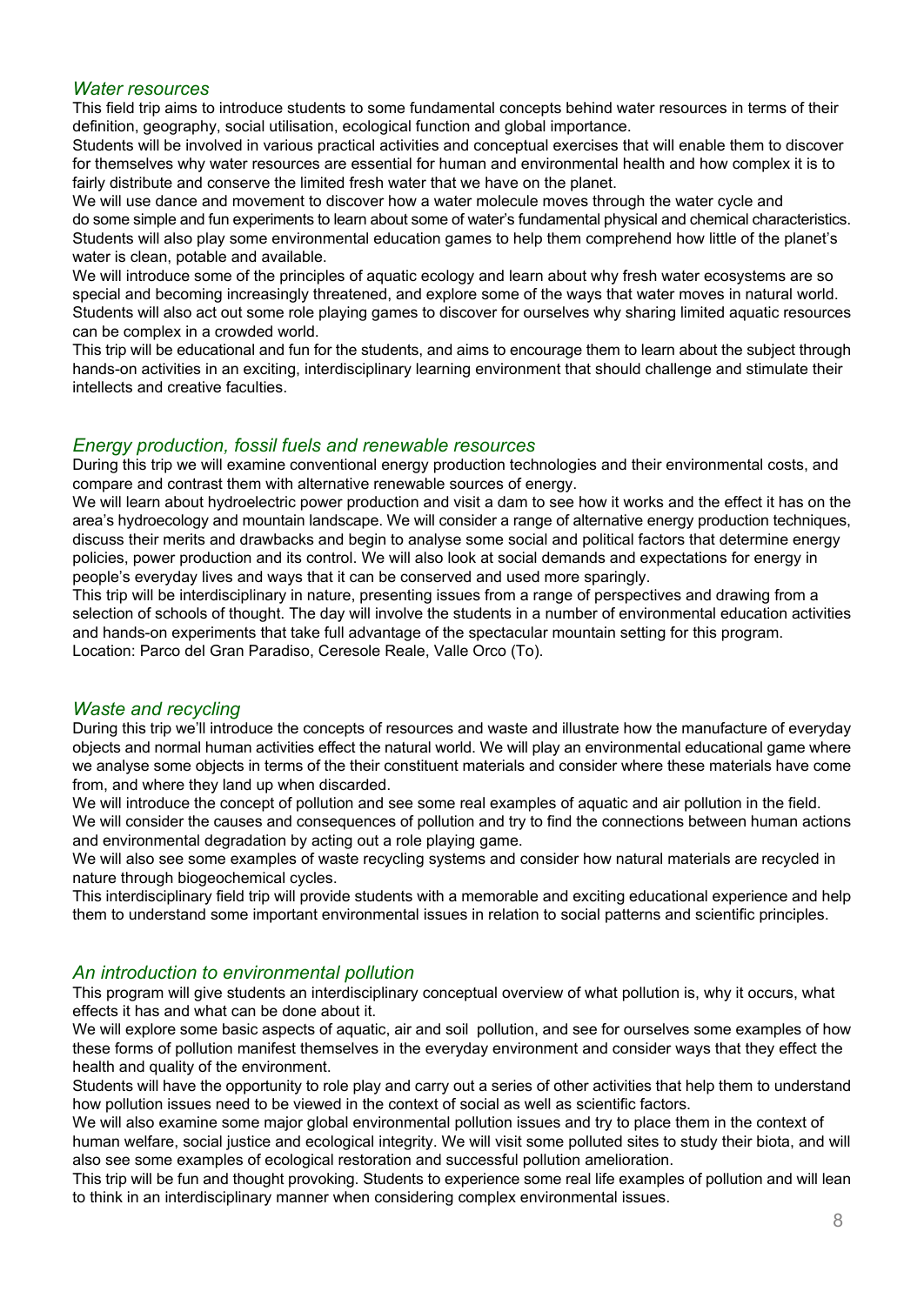# *Woodland habitat romp*

This program focuses on our native woodland and its dynamic ecological processes.

We will examine and describe woodland seasonal changes, ecological structure, habitat types, and biodiversity while exploring aspects of material cycling, soil communities and decomposers.

We will identify the major factors that determine woodland characteristics and explain the complex relation people have with these environments. We will also learn to recognize animal tracks and signs and help children to identify common woodland trees, plants and wildlife.

The program will take place in a spectacular woodland environment that is exciting and fun to visit in any season. During the course of the day students will play a number environmental education games and activities that allow them to explore a woodland and learning about its ecology. They will have opportunities to search for wildlife and become aware of how complex and rich woodland ecosystems are.

They will experience the beauty and mystery of native woodland, and will learn how both natural and human factors have shaped the woods we see today.

# *Practical ecology*

This program provides a basic introduction to the fundamentals of ecology and introduces students to the most common natural ecosystems they encounter in their local landscape.

We will discover the characteristic plants and animals that inhabit these ecosystems by exploring a wood, digging in the soil and hunting for insects and spiders in a meadow. Children will play role games and do various environmental activities in order to learn about predator prey relationships, food chains, trophic energy transfer and primary production.

The program will help students to comprehend the basic principles of ecology, increase their awareness of and appreciation for the natural environment and learn to identify some common flora and fauna.

# *Amazing biodiversity*

In this program we will discover what biodiversity means, why it's important and why it's being lost in the natural world. Students will learn about what makes species distinct from each other, why organisms have evolved into so many forms and how difficult it is to accurately define and quantify biodiversity in the real world.

We will also introduce the concepts of rarity, extinction and conservation, and begin to explore the reasons that biodiversity is being effected by human society.

Although we will learn about biodiversity in theory, students will have a very hands-on day, exploring a woodland and meadow ecosystems trying to record and quantify their biodiversity, try to conduct a simple census for a selection of the area's vertebrate species, and conduct a sample of the area's floral diversity.

They will also play a number of environmental education games that relate to the theme and create some amazing creatures of their own that would be theoretically adapted to inhabit these ecosystems.

During the day students will discover for themselves how a rich natural biodiversity is essential for the planet's ecological integrity as well as for our social well-being.

# *The European wolf; its past present and future*

During this field trip we will learn about the wolf in terms of its biology, ecology and its historical relationship to humans. We will examine attitudes to wolves around the world and learn about their history of persecution and extermination. We will visit a mountain habitat that is one of this large predators last refuges and hike into the wilderness to search for clues to its lifestyle and to try to find tracks and signs of this illusive animal.

We will also discover why wolf conservation is practically so complex and so controversial to many people. We will also study the kind of conservation policies and methodologies that are available to scientists who wish to reintroduce and protect this flagship species.

Students will have an action packed day, in a very special wilderness area. They will engage in role playing games, learn tracking and field biology techniques and explore the topic using a range of learning tools and environmental education activities.

This field trip focuses on the wolf, but is relevant to many aspects of conservation biology in theory and practice. Location: Parco delle Alpi Marittime (Cn).

# *Plants*

During this trip we will introduce the children to the life of plants. They will get to see, touch, and smell a wide diversity of botanical species and become aware of how diverse and fascinating the plant world is. We will play some environmental education games that help students learn some simple botanical concepts and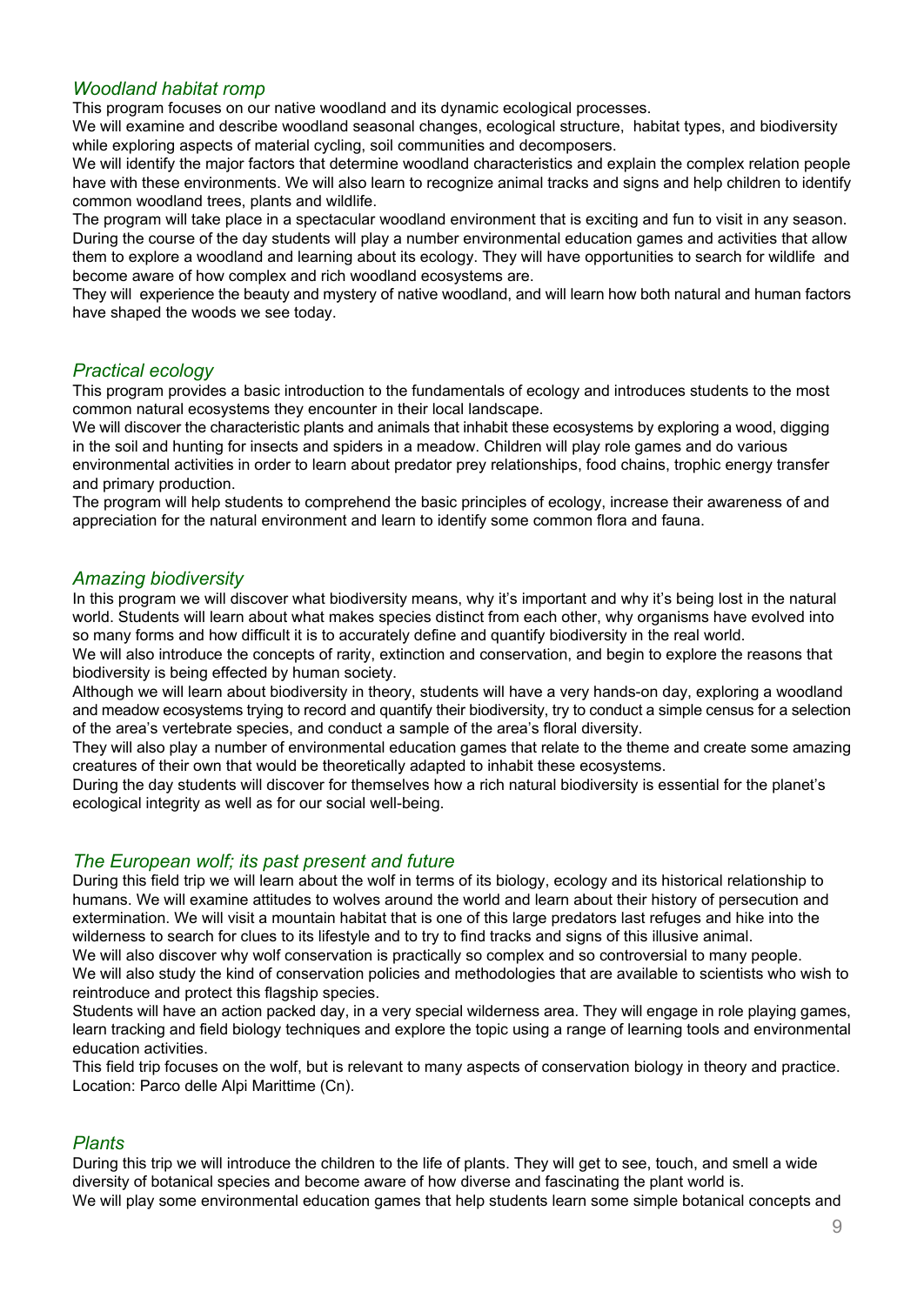realize how the ecological basis of life on earth depends on our green friends.

The children will take part in some role playing exercises, collect botanical samples from a pristine woodland ecosystem, and learn how to identify a range of common tree and shrub species.

We will examine some aspects of plants' life cycles and ways they are adapted to a to live in a great range of environmental conditions. We will also discover how plants are the characteristic elements of most terrestrial habitats and how they serve an essential role for human society.

This trip is designed to be stimulating and fun and will introduce students to a range of scientific and environmental concepts in a hands-on manner.

#### *Birds*

This program explores the natural history and ecology of birds, which are probably the most familiar and commonly observed wild animals. We will reveal some of the secrets of birds' lives and behaviours, as well as explaining their biology, diversity of forms, habitats and lifestyles.

In this program we aim to increase participants awareness, knowledge and curiosity about birds, and to make them understand how birds are often indicator organisms of an ecosystem's health and habitat richness.

We also will provide an educational opportunity for them to connect with the natural world through the senses, emotions and intellect by focusing on ornithology, as birds are wild 'ambassadors' for nature.

Activities and games will include making bird music, leaning to build a nest, trying to fly like a bird, collecting and identifying feathers and learning to observe wild birds in their natural habitat using binoculars and other techniques. This is a fun and educational field trip that promises to fascinate and engage students as they explore nature and learn some principles of ecology and environmental science.

#### *Insects*

This fun day trip will get children outdoors to learn some basic entomological facts and learn about the ecological dynamics that relate insects to natural ecosystems and human society.

We will focus on the honey bee, apiary practice and honey production, and also observe some of the insects that frequent local natural environments as well as meeting some live ones face to face.

We aim to increase participants awareness and appreciation of insects and to understand their important role in nature and our lives.

This day trip will provide fun opportunities for children to learn about insect life, and help them to overcome any prejudices and fears that they may have about insects by engaging children's' natural curiosity and encouraging them to examine some small and often overlooked miracles of the natural world.

We will visit a bee hive and see how bees live and the processes of honey production. We will and make some insects from natural materials.

As well as learning about insect life, biology and ecology, students will also play environmental education games and activities that allow them to explore and experience insects in nature first hand.

# *Night life*

In this program we will explore the nightlife of nocturnal animals and discover the reasons they wake up when we go to sleep. Through a series of environmental education games and exercises we will find out how these organisms feed, hunt and hide under the cover of darkness.

We will discover some facts about the secret lives of bats, badgers, and foxes and look for their tracks and signs. Students will find out for themselves first hand how important it is to have a well developed sense of touch, hearing and smell in order to live as a successful nocturnal animal.

We will also discuss why humans see so poorly in the dark and explore some of the biological theories about why we are afraid of the dark.

This program is an exciting day out that provides an interdisciplinary learning experience about nature in a beautiful natural setting.

# *An introduction to ethnobotany*

This program is designed to introduce students to the study of ethnobotany, which is the study of the relationship between traditional peoples and plants.

Students will explore ways that plants are used in selected cultures and the reciprocal relationships between human society and the plants on which they depend. We will look at the traditional use of plants as foods, medicines and natural resources, and how wild plants are managed, perceived, and sometimes selectively bred and cultivated. This interdisciplinary program will draw from elements of botany, anthropology and cultural geography and is a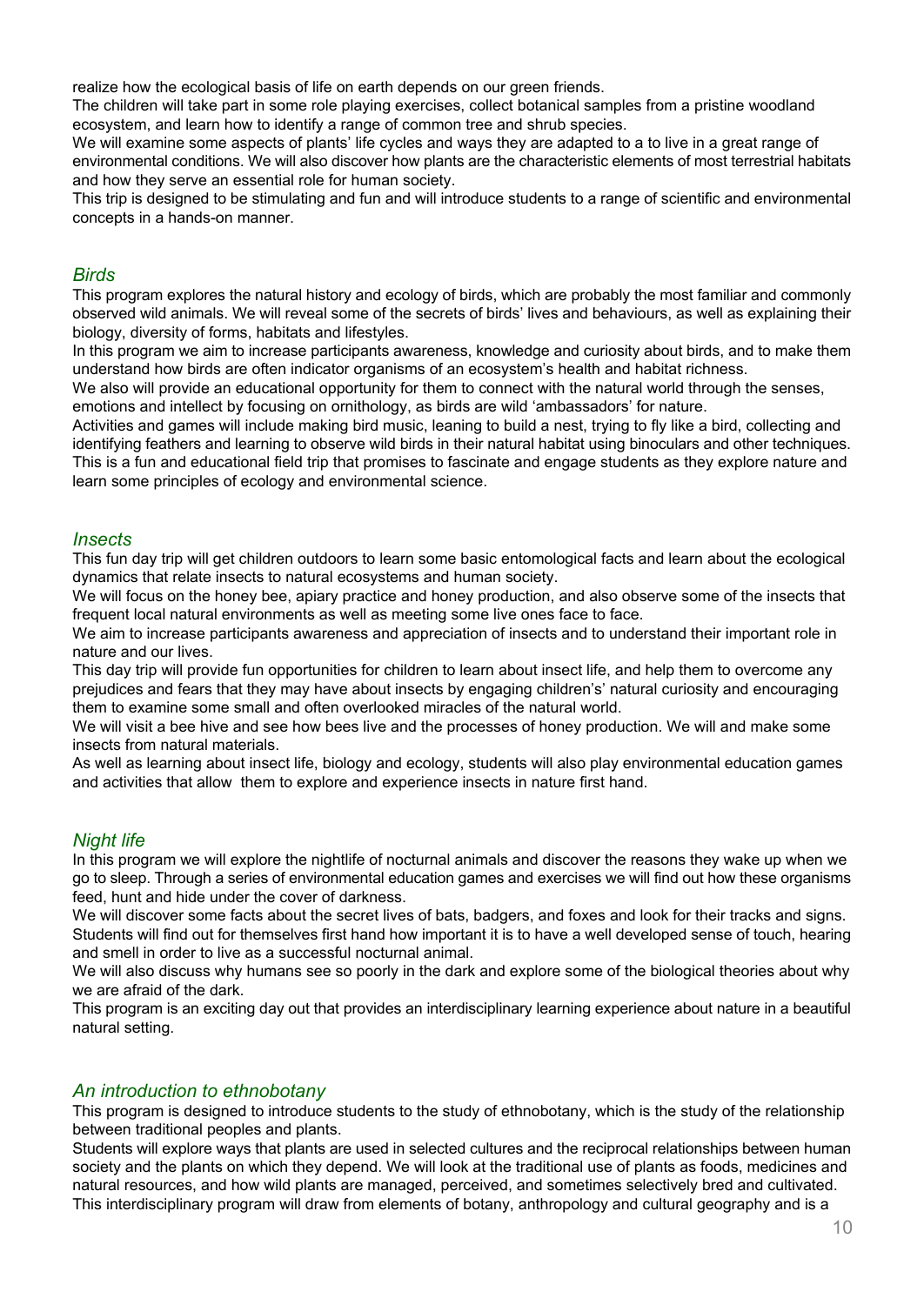great opportunity for students to begin to see the environment in holistic terms.

During the day students will take part in a range of exciting hands-on activities focused on applied ethnobotany, such as gathering medicinal herbs, using dye plants, plants for cordage fibres to make rope and knowing how to find magical plants for use during ritual and witchcraft.

We will learn about traditional uses of wild plants and modern uses of plant resources through storytelling, drama role playing and other creative activities.

By the end of the day, students will appreciate how dependent we are on the world of plants and how they have helped to shape our cultural evolution while we've influenced their global distribution, abundance and ecology.

#### *Voyages of dispersal & discovery*

In this program we will explore some principals of biogeography including the natural distribution of species a their means of dispersal and migration.

We will compare and contrast theses natural processes to those of human migration, historical voyages of discovery, and processes and patterns of colonization. We will explore some effects of these processes and discuss some of the cultural and environmental consequences of these historical events.

We will pay particular attention to the ways that people have historically collected and transported certain species and introduced others, which have often become problematic invasive species effecting planetary biodiversity and ecology. The participants will engage in a range exciting interdisciplinary activities and do a selection of environmental educational exercises that help them to explore these topics and further their ability to think critically and comprehend issues holistically.

We will also engage in some role playing and drama games that help the children to uncover some of the motivations that drive humans to expand their populations and explore new lands as well as to resist the forces of colonization, cultural suppression and globalisation.

# *The landscape detective; understanding the present landscape in terms of its past*

During this field trip students will be introduced to the idea that the landscape's present features are often the result of its past. We will examine some of the natural and anthropogenic forces and processes that have helped to shape our present landscape. We will find out how can we know what the landscape was like in the past by searching for evidence of the area's geological past as well as analysing signs of past human activities, management regimes and historical objects. We will carry out a number of educational activities that help students to learn to 'read the landscape' and to connect the contemporary landscape to the past by noticing indicative landscape features and other factors.

They will also do various experiments and other groups activities where they will try to piece together evidence and form their own hypothesis explaining the past histories of the natural and cultural landscape.

We will focus on woodland ecosystems as a case study and students will examine some important indicators of woodland habitat and learn about past woodland management, ecology and the coppicing properties of trees. During this field trip students will develop an idea of some of the methodologies and approaches involved in historical landscape analysis and will gain a sense of how the past is embedded in the contemporary landscape.

# *Time & change in nature*

This program focuses on geological, biological and human timescales and the forces that drive changes in nature. We will explore geological and ecological changes as well as human induced changes in the natural world.

Outdoor activities are focused on the physical and biological landscape dynamics, as well as environmental history. There will be a focus on contemporary human induced changes in nature such global warming, the extinction crisis, pollution and habitat loss. We will examine some of the reasons for these anthropogenic changes and explain why they tend to be rapid and detrimental to natural landscapes and organisms.

Students will play a 'time machine' game where they will explore a range of past landscapes and discover historical and cultural elements in the landscape through story-telling, as well as searching for evidence to form their own hypothesis about how a particular landscape has changed over time.

Other activities will introduce elements of landscape analysis and help them to understand how the past has helped to shape the contemporary landscape.

 This is an interdisciplinary program that helps students to comprehend natural and anthropogenic forces of change and the dynamics of environmental stability and flux.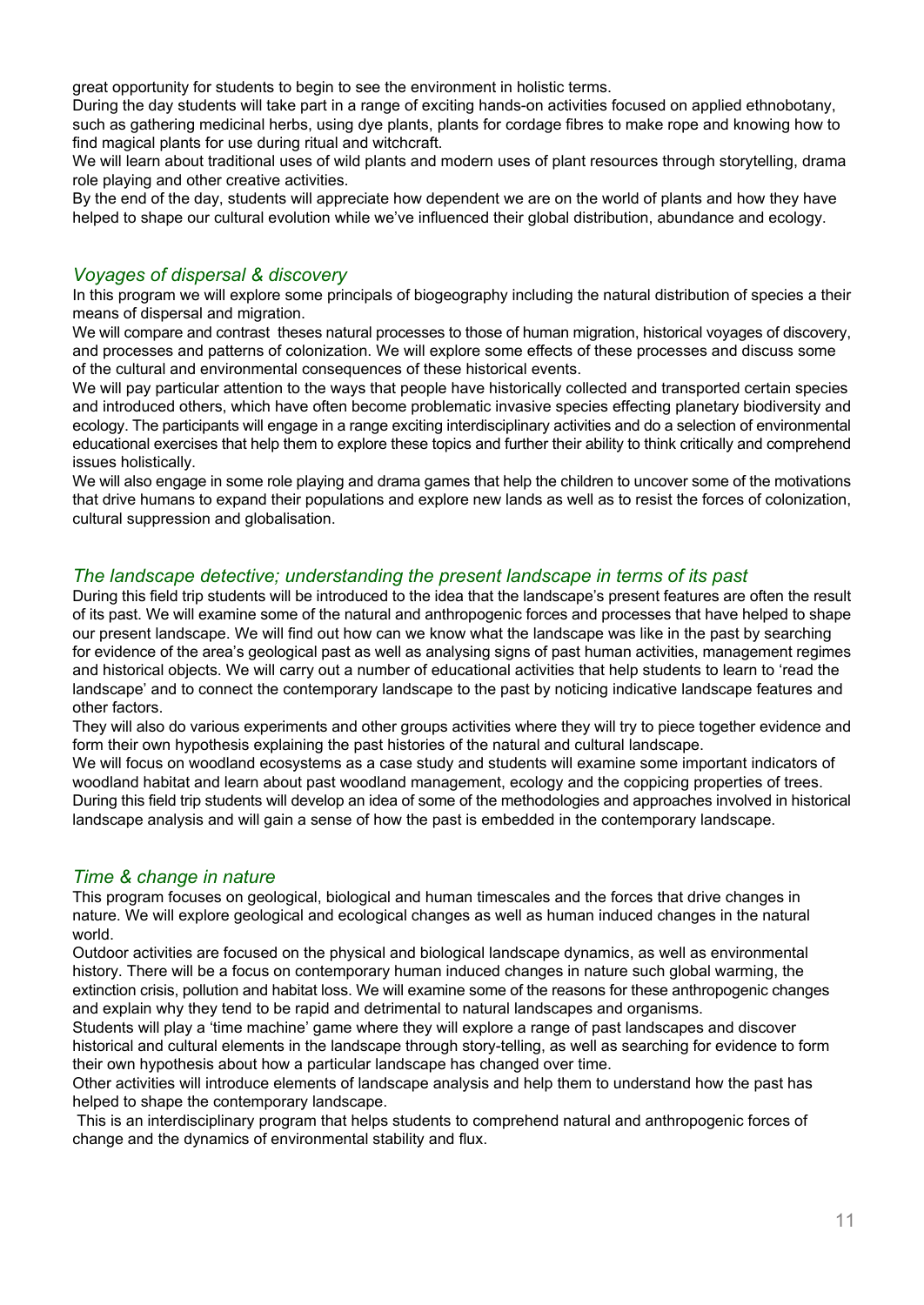# *Human evolution*

This program will focus on scientific theories of human evolution and what evidence has been found that support these ideas. During the program participants will make primitive shelters, try making simple tools from natural materials and experiment with primitive methods of fire making. We will also play a series of educational games focused tracking, hunting and gathering, as well as exploring various approaches towards non verbal communication and social organization in small groups.

This program aims to help students grasp the fundamental ideas of human evolutionary theory in a practical and fun educational setting, where they actually experience some of the exciting environmental challenges that our human ancestors would have had to deal with in order to survive.

Students will be encouraged to think critically and to realize that scientific theories are often based on the interpretation of limited evidence. We will also explore some other cultural and religious beliefs and mythologies that explain how human beings came into being.

#### *What makes us human?*

This program gets children thinking about those characteristics that differentiate humans from other organisms and other biological features that identify us as being inseparable from the other animals.

We emphasise that although humans are unique, they are also intrinsically part of nature and ecologically interdependent on the natural world. We will introduce a range of cultural cosmologies of nature and encourage children to deepen their understanding of human society's dynamic relationship with nature.

Children will be encouraged to think critically and problem solve individually and in groups. A range of fun and stimulating environmental education activities will take place in a beautiful natural woodland environment that offers many opportunities for children to experience wild plants and animals.

Through role games, physical play and dynamic group activities this program will enable participants to explore their personal relationships to the natural world and deepen their understanding of what makes us human.

#### *Light in nature*

In this program we will focus on light and energy and will learn how the sun is the fundamental source of all life on Earth. We will simply introduce the concepts of photosynthesis and trophic energy transfer which are fundamental ideas in the sciences of botany and ecology.

We will explore a number of ways that organisms utilize different wavelengths of light, including various visual physical and behavioural adaptations, bioluminescence, mimicry and camouflage techniques, and we will investigate ways that colour is used as a means of communication in the natural world.

We will also learn about seasonality, photoperiodism and the effect of ozone depletion on the quality of sunlight. Students will participate in a range of games and activities where they explore the visual world and learn about the dynamic manifestations of light and colour in the environment.

The day will be a deep educational experience full of activities, challenges, drama and personal exploration, set in a beautiful and wild landscape.

# *Storytelling*

During this fun trip students will learn about the cultural importance of storytelling and its role in oral traditions and contemporary society. We will examine some common themes found in many traditional tales and myths, and look for connections between the origins of human imagination, indigenous cosmologies and the natural world.

Students will be set various exercises where they have to create and tell stories as a means of interpreting natural landscapes, mysterious places and strange plants and animals.

They will also engage in environmental education games that help them to connect more deeply to the natural world and each other through the power of words, fables and stories. This trip promises to stimulate students' imaginations and enhance their creative facilities and ability to work together in groups.

We will also examine some methods of storytelling and ways that proficient storytelling can be successfully incorporated into the performance arts, speech writing, marketing, leadership and politics.

# *Witch and wizard workshop*

During this adventurous day outing, we will explore a world of magic and witchcraft in a wildwood setting. Children will learn about the history of witchcraft and find out about the roles witchcraft and magic have in traditional societies and folklore. They will also learn about the kind of skills and knowledge that witches had, and why they were experts in herbal medicine, healing and other systems of knowledge.

Students will engage in a range of storytelling games, environmental education activities and other fun and dramatic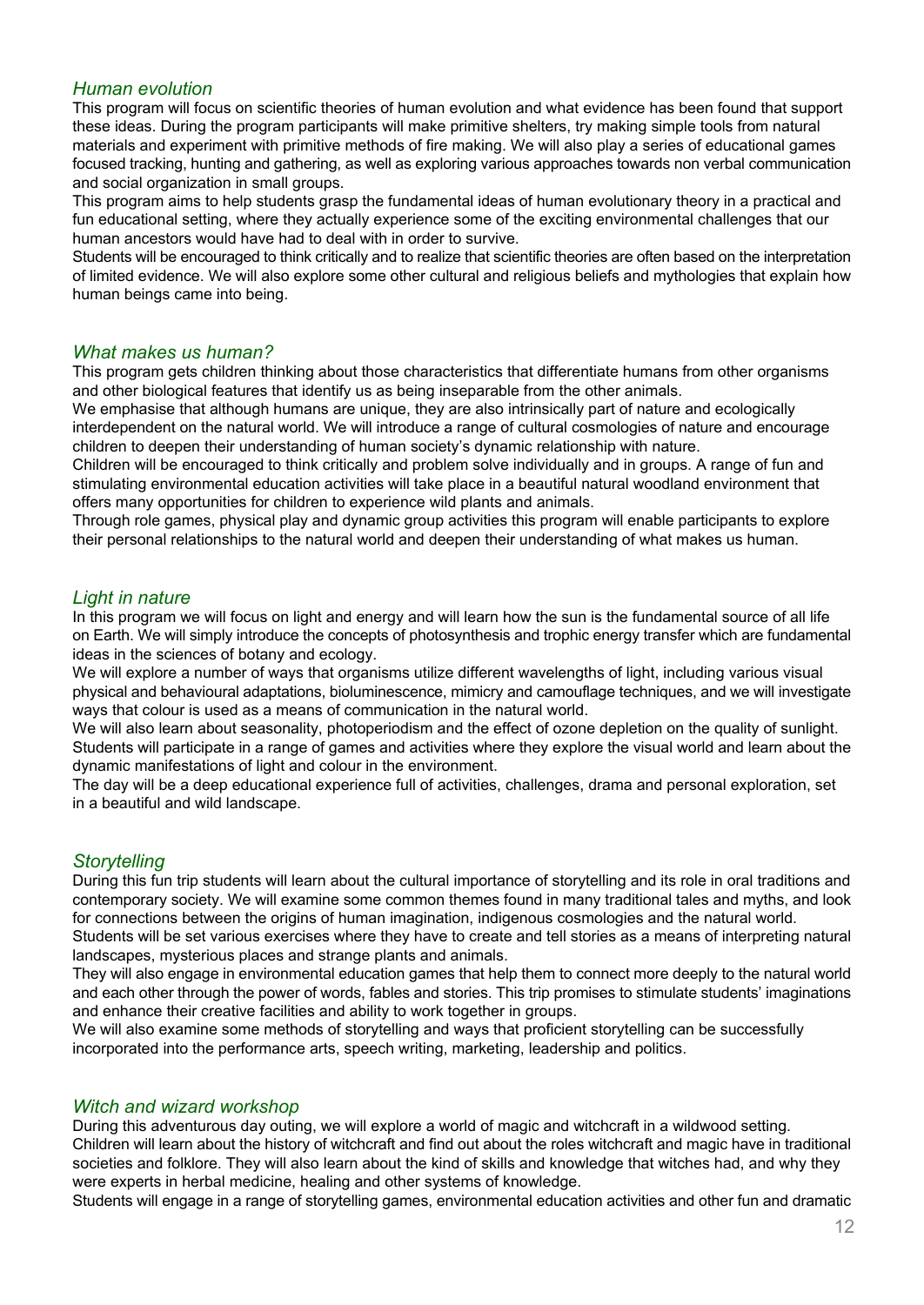exercises. They will even have the opportunity to dress-up and transform themselves into real witches. We will discover some of the traditional sacred herbs associated with magic, and try to make magic potions and concoct spells in a beautiful woodland.

Students will learn about a range of topics (from ethnobotany to sociology) and engage in various drama and creative expression activities, as well as collaborating together in constructive group exercises and exploring the limits of natural space and social taboos.

This promises to be an exciting and memorable field trip that truly lets children discover the magic of nature for themselves!

# *Stories, monsters and myths*

During this field trip we will explore the ways that people around the world relate to their landscape through the creation of stories, myths and fairy tales.

We will discover how the imaginative process of story-telling helps us define our relationship to the natural world and how myths and legends provide us with a wealth of knowledge and wisdom to help us understand nature and act appropriately towards it.

We will visit a wild wood and explore some of its mysterious hidden places and hear a selection of traditional stories and local legends about the area.

We will create our own stories about the magical woods and discover why the natural world is historically so often associated with mythological monsters, fairies and other supernatural beings. The participants will engage in a range of creative educational games and environmental activities that get them to explore nature and develop their individual relationships with wild plants and animals, while focusing on the ways that our imagination and stories link us to the landscape, history and society.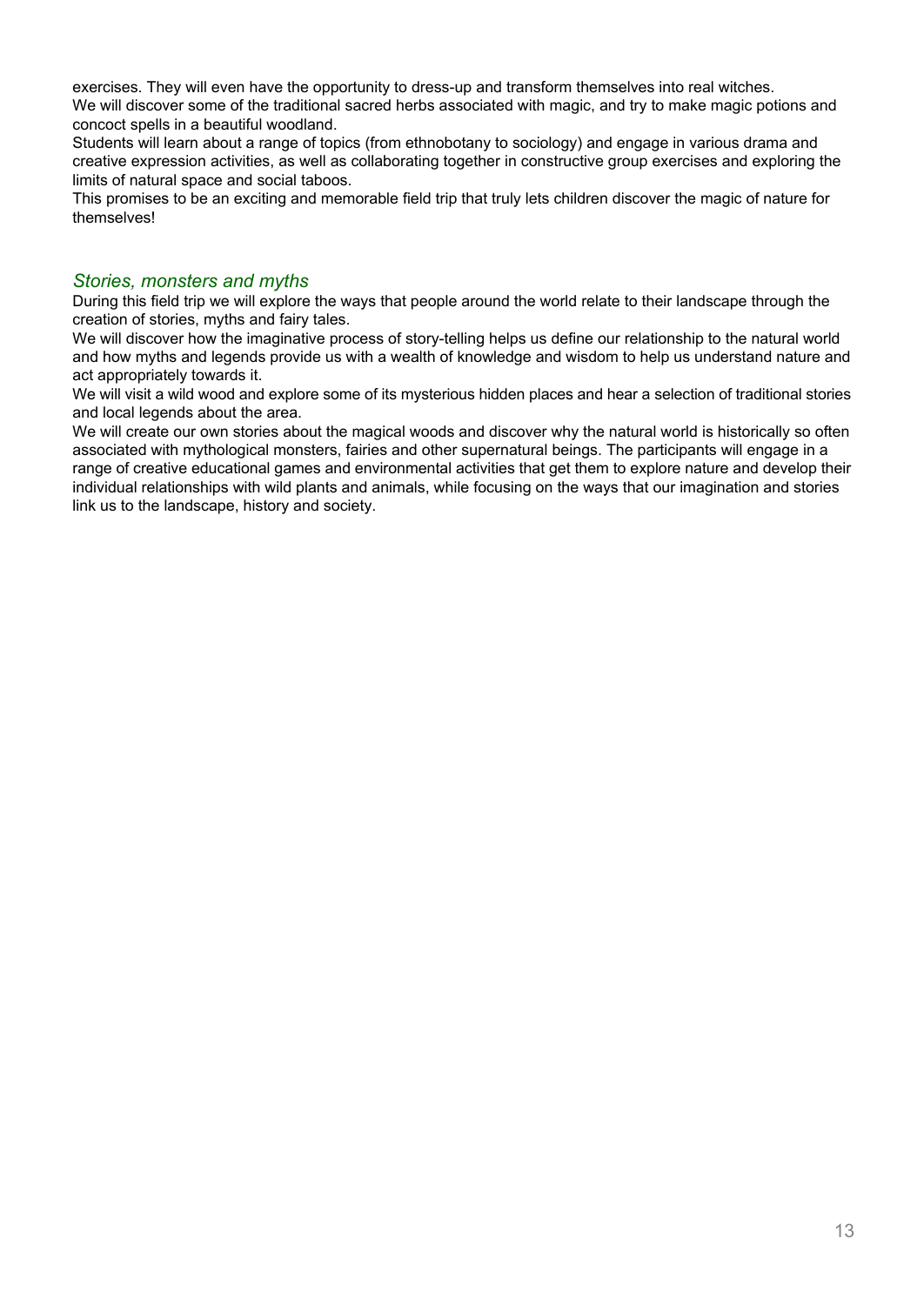# Age 13 to 15

#### *Climate change*

During this trip we will learn about the environmental crisis that threatens the natural world and human society. We will examine the science, politics and history of global warming and consider the ways that it is predicted to effect the planet. We will put these issues into an interdisciplinary context and explore some of the roots causes that drive these phenomena.

Students will role play and do environmental education activities that give them a deeper understanding of global warming while learning and exchanging ideas.

The trip's aim is to inform students about this environmental issue in a clear and simple manner, and to get them to think about how we make choices and behave, in the light of ethics, value systems, and social responsibilities.

#### *Rarity, extinction and loss of biodiversity*

During this program we will examine one of the major environmental issues of our time; the extinction crisis. Students will learn about rarity and the process of extinction and why some species are more prone to becoming rare and extinct. We will look at the ways that modern industrial society threatens global biodiversity, and explore the reasons why human modification of the natural world often leads to habitat destruction and fragmentation as well as to species overexploitation and extinctions.

A series of educational activities and games will help students to understand some of the consequences and effects of the loss of biodiversity on nature and society and some of the main strategies to help prevent further extinctions and to conserve biodiversity at all levels.

We will also play role games and create dramatic scenarios to explore our responsibilities and ethical relationship towards the natural world and future generations. This promises to be an enlightening and exciting day for students, that takes place in a wild and spectacular location.

#### *River trip; confluences & mid reaches*

Description: During this trip we will visit either the confluence of the Po and Dora Baltea, or the confluence of the Orco and Malone and the Po, which are both special natural reserves. We will learn about the river in this stage of its development and explore its wealth of wildlife, ecology and riparian environment.

We will do some birdwatching exercises, water quality monitoring tests as well as other environmental educational activities that help students to experience and comprehend this beautiful and wild river landscape.

This field trip is a valuable experience for students to studying rivers in geography.

Location: Parco del Po: confluence of Po and Dora, Crescentino (VC) or confluence of Orco, Malone and Po, Chivasso (TO)

#### *Energy production, fossil fuels and renewable resources*

During this trip we will examine conventional energy production technologies and their environmental costs, and compare and contrast them with alternative renewable sources of energy.

We will learn about hydroelectric power production and visit a dam to see how it works and the effect it has on the area's hydroecology and mountain landscape. We will consider a range of alternative energy production techniques, discuss their merits and drawbacks and begin to analyse some social and political factors that determine energy policies, power production and its control.

We will also look at social demands and expectations for energy in people's everyday lives and ways that it can be conserved and used more sparingly. This trip will be interdisciplinary in nature, presenting issues from a range of perspectives and drawing from a selection of schools of thought.

The day will involve the students in a number of environmental education activities and hands-on experiments that take full advantage of the spectacular mountain setting for this program.

Location: Parco del Gran Paradiso, Ceresole Reale, Valle Orco (To).

#### *An introduction to environmental pollution*

This program will give students an interdisciplinary conceptual overview of what pollution is, why it occurs, what effects it has and what can be done about it. We will explore some basic aspects of aquatic, air and soil pollution, and see for ourselves some examples of how these forms of pollution manifest themselves in the everyday environment and consider ways that they effect the health and quality of the environment.

Students will have the opportunity to role play and carry out a series of other activities that help them to understand how pollution issues need to be viewed in the context of social as well as scientific factors.

We will also examine some major global environmental pollution issues and try to place them in the context of human welfare, social justice and ecological integrity. We will visit some polluted sites to study their biota, and will also see some examples of ecological restoration and successful pollution amelioration.

This trip will be fun and thought provoking. Students to experience some real life examples of pollution and will lean to think in an interdisciplinary manner when considering complex environmental issues.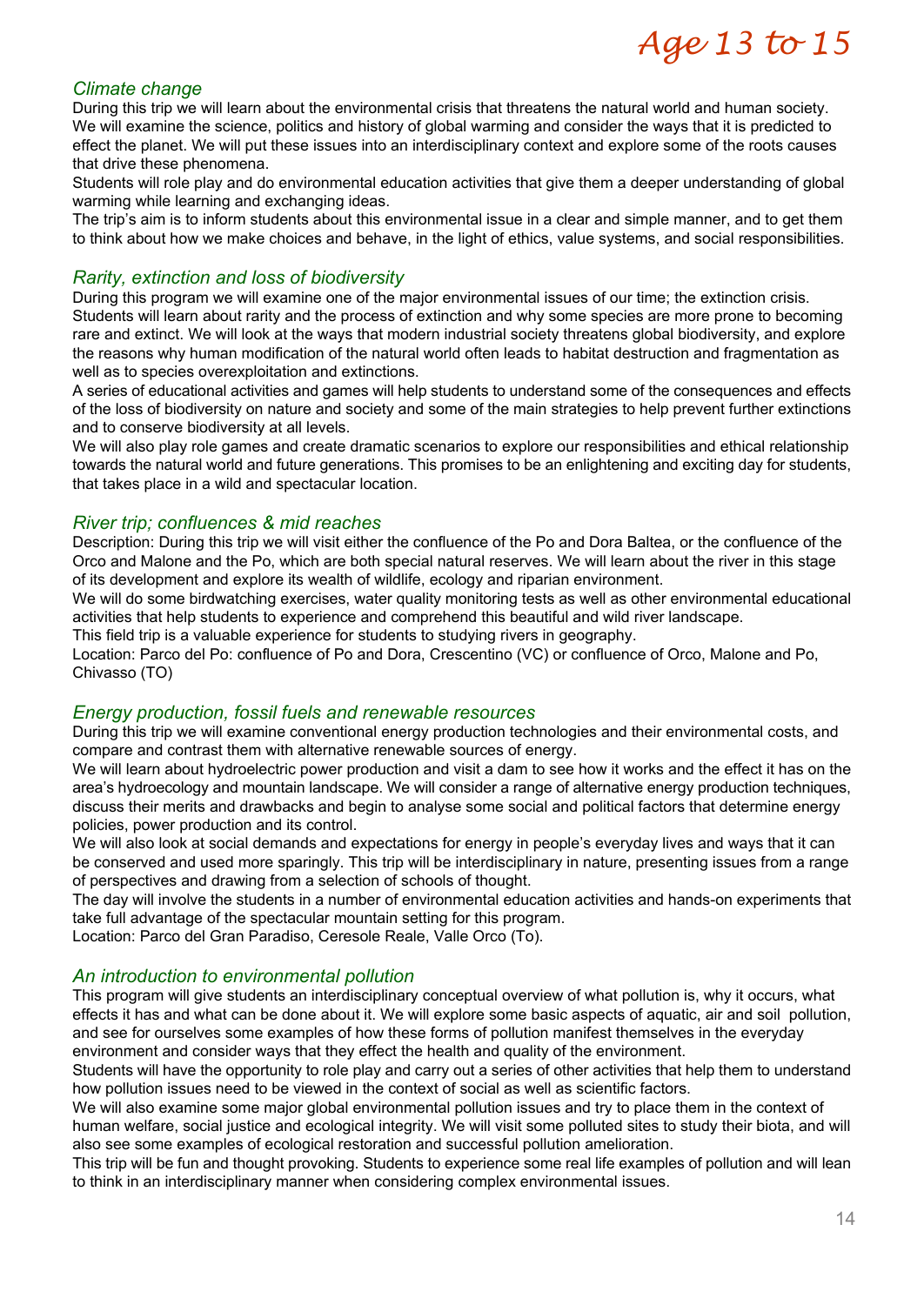# *Practical ecology*

This program provides a basic introduction to the fundamentals of ecology and introduces students to the most common natural ecosystems they encounter in their local landscape.

We will discover the characteristic plants and animals that inhabit these ecosystems by exploring a wood, digging in the soil and hunting for insects and spiders in a meadow.

Children will play role games and do various environmental activities in order to learn about predator prey relationships, food chains, trophic energy transfer and primary production.

The program will help students to comprehend the basic principles of ecology, increase their awareness of and appreciation for the natural environment and learn to identify some common flora and fauna .

#### *Lake ecology and limnology*

During this field trip we will visit Lago di Candia which is a protected area, to learn about lakes and to experience their tranquillity, beauty and rich biodiversity. Students will be introduced to lakes in an interdisciplinary manner by being exposed to ideas from a wide range of disciplines that relate to lakes, such as for example, ecology, biochemistry, geology, and also anthropology, environmental history and cultural geography.

 We will also examine the lake in geographical terms as a tourist resource and examine some of the policies and environmental management plans that have helped develop and protect the site.

Students will do a series of experiments on the lake water, birdwatch from a hide in the rushes and discover how the lake's rushes have been traditionally used as materials for thatch and basket weaving.

They will also visit the wetland wildlife sanctuary and play various environmental educational games related to the theme and lake habitat.

For groups who wish, we can also hire rowing-boats and explore the lake in style!

#### *Amazing biodiversity*

In this program we will discover what biodiversity means, why it's important and why it's being lost in the natural world. Students will learn about what makes species distinct from each other, why organisms have evolved into so many forms and how difficult it is to accurately define and quantify biodiversity in the real world.

We will also introduce the concepts of rarity, extinction and conservation, and begin to explore the reasons that biodiversity is being effected by human society.

Although we will learn about biodiversity in theory, students will have a very hands-on day, exploring a woodland and meadow ecosystems trying to record and quantify their biodiversity, try to conduct a simple census for a selection of the area's vertebrate species, and conduct a sample of the area's floral diversity.

They will also play a number of environmental education games that relate to the theme and create some amazing creatures of their own that would be theoretically adapted to inhabit these ecosystems.

During the day students will discover for themselves how a rich natural biodiversity is essential for the planet's ecological integrity as well as for our social well-being.

# *The European wolf; its past present and future*

During this field trip we will learn about the wolf in terms of its biology, ecology and its historical relationship to humans. We will examine attitudes to wolves around the world and learn about their history of persecution and extermination. We will visit a mountain habitat that is one of this large predators last refuges and hike into the wilderness to search for clues to its lifestyle and to try to find tracks and signs of this illusive animal.

We will also discover why wolf conservation is practically so complex and so controversial to many people. We will also study the kind of conservation policies and methodologies that are available to scientists who wish to reintroduce and protect this flagship species. Students will have an action packed day, in a very special wilderness area. They will engage in role playing games, learn tracking and field biology techniques and explore the topic using a range of learning tools and environmental education activities.

This field trip focuses on the wolf, but is relevant to many aspects of conservation biology in theory and practice. Location: Parco delle Alpi Marittime (Cn).

#### *Approaches to nature conservation*

This program aims to explain what nature conservation is, why nature needs to be conserved, what the main tools for its conservation are, as well as what the advantages and disadvantages are in regards to the various methodologies for practical conservation biology. We will examine some specific case studies and visit a protected area to see how such reserves work in practice.

The day will involve various role playing games, problem solving exercises and practical investigations that stimulate and inform students about the real issues and challenges involved in conservation locally and globally.

We will also consider various sociological aspects of nature conservation and some of its wider environmental and political implications. Although this program is focused on the field of conservation biology, its interdisciplinary nature will inform students about larger political and economic issues that effect practical nature conservation in the real  $\blacksquare$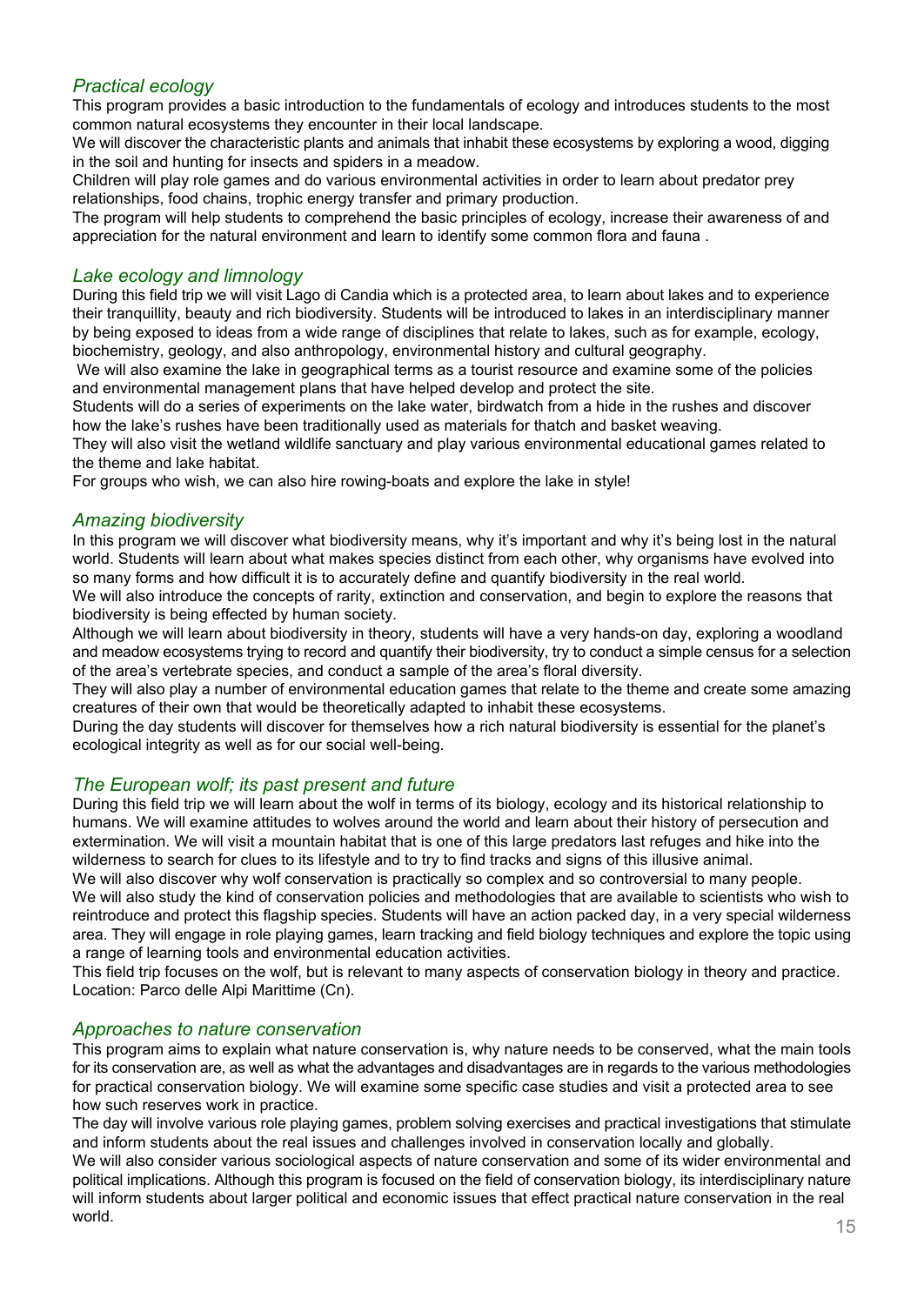# *An introduction to ethnobotany*

This program is designed to introduce students to the study of ethnobotany, which is the study of the relationship between traditional peoples and plants. Students will explore ways that plants are used in selected cultures and the reciprocal relationships between human society and the plants on which they depend.

We will look at the traditional use of plants as foods, medicines and natural resources, and how wild plants are managed, perceived, and sometimes selectively bred and cultivated.

This interdisciplinary program will draw from elements of botany, anthropology and cultural geography and is a great opportunity for students to begin to see the environment in holistic terms. During the day students will take part in a range of exciting hands-on activities focused on applied ethnobotany, such as gathering medicinal herbs, using dye plants, plants for cordage fibres to make rope and knowing how to find magical plants for use during ritual and witchcraft.

We will learn about traditional uses of wild plants and modern uses of plant resources through storytelling, drama role playing and other creative activities. By the end of the day, students will appreciate how dependent we are on the world of plants and how they have helped to shape our cultural evolution while we've influenced their global distribution, abundance and ecology.

#### *Voyages of dispersal & discovery*

In this program we will explore some principals of biogeography including the natural distribution of species and their means of dispersal and migration. We will compare and contrast theses natural processes to those of human migration, historical voyages of discovery, and processes and patterns of colonization.

We will explore some effects of these processes and discuss some of the cultural and environmental consequences of these historical events. We will pay particular attention to the ways that people have historically collected and transported certain species and introduced others, which have often become problematic invasive species effecting planetary biodiversity and ecology.

The participants will engage in a range exciting interdisciplinary activities and do a selection of environmental educational exercises that help them to explore these topics and further their ability to think critically and comprehend issues holistically. We will also engage in some role playing and drama games that help the children to uncover some of the motivations that drive humans to expand their populations and explore new lands as well as to resist the forces of colonization, cultural suppression and globalisation.

#### *The landscape detective; understanding the present landscape in terms of its past*

During this field trip students will be introduced to the idea that the landscape's present features are often the result of its past. We will examine some of the natural and anthropogenic forces and processes that have helped to shape our present landscape. We will find out how can we know what the landscape was like in the past by searching for evidence of the area's geological past as well as analysing signs of past human activities, management regimes and historical objects.

We will carry out a number of educational activities that help students to learn to 'read the landscape' and to connect the contemporary landscape to the past by noticing indicative landscape features and other factors.

They will also do various experiments and other groups activities where they will try to piece together evidence and form their own hypothesis explaining the past histories of the natural and cultural landscape.

We will focus on woodland ecosystems as a case study and students will examine some important indicators of woodland habitat and learn about past woodland management, ecology and the coppicing properties of trees. During this field trip students will develop an idea of some of the methodologies and approaches involved in historical landscape analysis and will gain a sense of how the past is embedded in the contemporary landscape.

# *Time & change in nature*

This program focuses on geological, biological and human timescales and the forces that drive changes in nature. We will explore geological and ecological changes as well as human induced changes in the natural world. Outdoor activities are focused on the physical and biological landscape dynamics, as well as environmental history. There will be a focus on contemporary human induced changes in nature such global warming, the extinction crisis, pollution and habitat loss.

We will examine some of the reasons for these anthropogenic changes and explain why they tend to be rapid and detrimental to natural landscapes and organisms.

Students will play a 'time machine' game where they will explore a range of past landscapes and discover historical and cultural elements in the landscape through story-telling, as well as searching for evidence to form their own hypothesis about how a particular landscape has changed over time.

Other activities will introduce elements of landscape analysis and help them to understand how the past has helped to shape the contemporary landscape.

This is an interdisciplinary program that helps students to comprehend natural and anthropogenic forces of change and the dynamics of environmental stability and flux.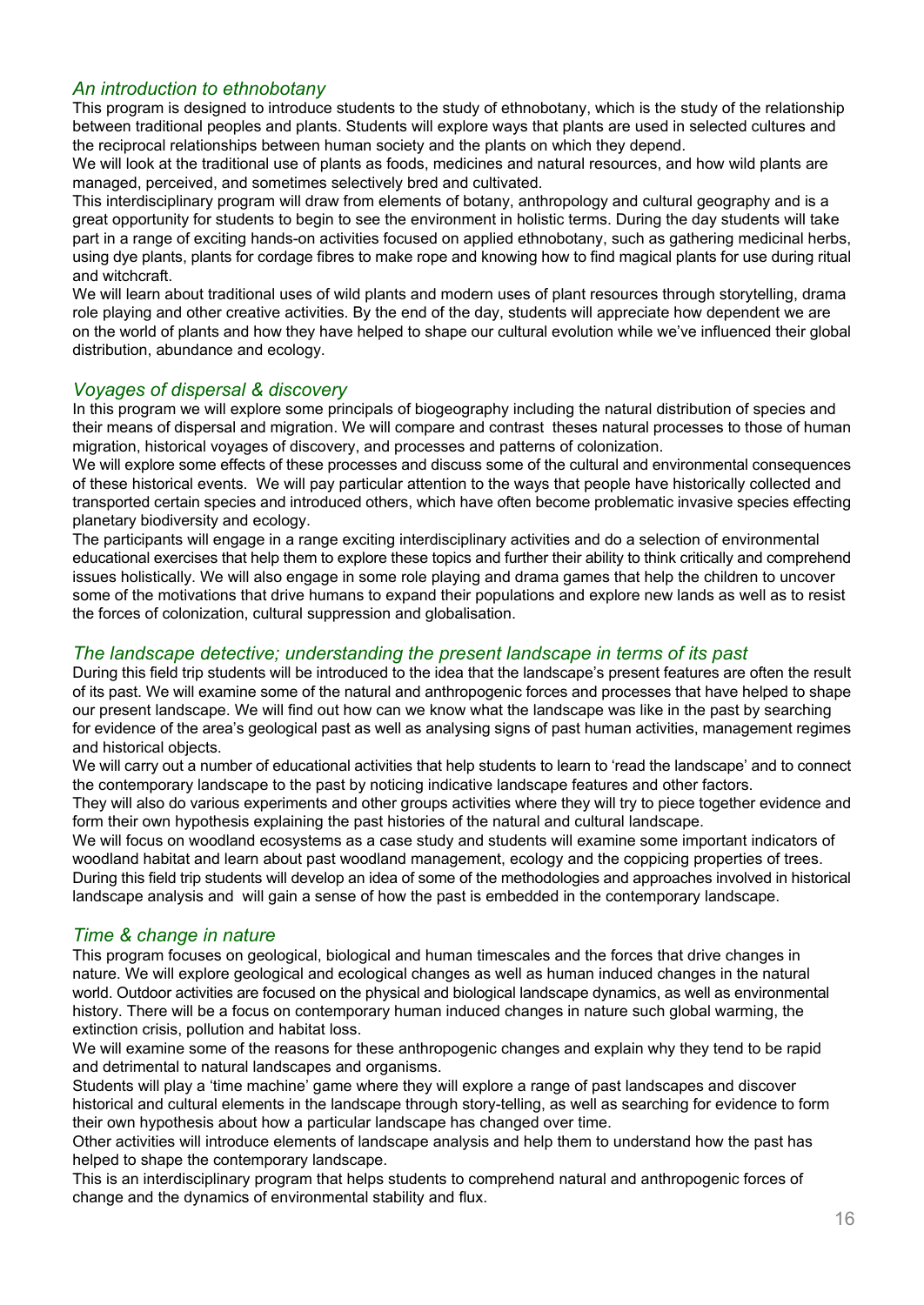# *Human evolution*

This program will focus on scientific theories of human evolution and what evidence has been found that support these ideas. During the program participants will make primitive shelters, try making simple tools from natural materials and experiment with primitive methods of fire making. We will also play a series of educational games focused tracking, hunting and gathering, as well as exploring various approaches towards non verbal communication and social organization in small groups.

This program aims to help students grasp the fundamental ideas of human evolutionary theory in a practical and fun educational setting, where they actually experience some of the exciting environmental challenges that our human ancestors would have had to deal with in order to survive.

Students will be encouraged to think critically and to realize that scientific theories are often based on the interpretation of limited evidence. We will also explore some other cultural and religious beliefs and mythologies that explain how human beings came into being.

#### *What makes us human?*

This program gets children thinking about those characteristics that differentiate humans from other organisms and other biological features that identify us as being inseparable from the other animals.

We emphasise that although humans are unique, they are also intrinsically part of nature and ecologically interdependent on the natural world. We will introduce a range of cultural cosmologies of nature and encourage children to deepen their understanding of human society's dynamic relationship with nature.

Children will be encouraged to think critically and problem solve individually and in groups.

A range of fun and stimulating environmental education activities will take place in a beautiful natural woodland environment that offers many opportunities for children to experience wild plants and animals.

Through role games, physical play and dynamic group activities this program will enable participants to explore their personal relationships to the natural world and deepen their understanding of what makes us human.

#### *Storytelling*

 During this fun trip students will learn about the cultural importance of storytelling and its role in oral traditions and contemporary society. We will examine some common themes found in many traditional tales and myths, and look for connections between the origins of human imagination, indigenous cosmologies and the natural world.

Students will be set various exercises where they have to create and tell stories as a means of interpreting natural landscapes, mysterious places and strange plants and animals.

They will also engage in environmental education games that help them to connect more deeply to the natural world and each other through the power of words, fables and stories. This trip promises to stimulate students' imaginations and enhance their creative facilities and ability to work together in groups.

We will also examine some methods of storytelling and ways that proficient storytelling can be successfully incorporated into the performance arts, speech writing, marketing, leadership and politics.

#### *Stories, monsters and myths*

During this field trip we will explore the ways that people around the world relate to their landscape through the creation of stories, myths and fairy tales.

We will discover how the imaginative process of story-telling helps us define our relationship to the natural world and how myths and legends provide us with a wealth of knowledge and wisdom to help us understand nature and act appropriately towards it. We will visit a wild wood and explore some of its mysterious hidden places and hear a selection of traditional stories and local legends about the area.

We will create our own stories about the magical woods and discover why the natural world is historically so often associated with mythological monsters, fairies and other supernatural beings. The participants will engage in a range of creative educational games and environmental activities that get them to explore nature and develop their individual relationships with wild plants and animals, while focusing on the ways that our imagination and stories link us to the landscape, history and society.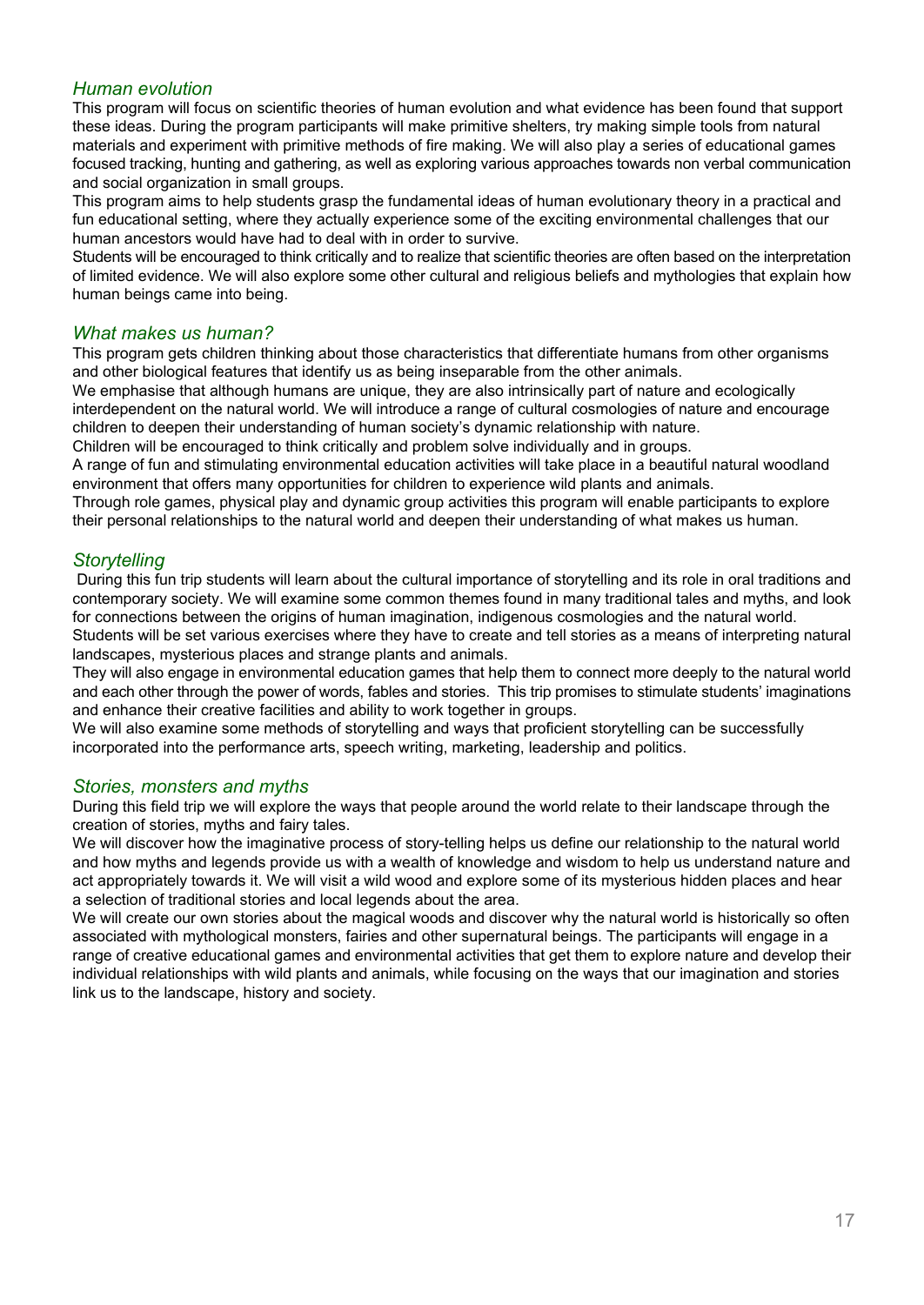# Age 16 to 18

#### *Climate change*

During this trip we will learn about the environmental crisis that threatens the natural world and human society. We will examine the science, politics and history of global warming and consider the ways that it is predicted to effect the planet. We will put these issues into an interdisciplinary context and explore some of the roots causes that drive these phenomena.

Students will role play and do environmental education activities that give them a deeper understanding of global warming while learning and exchanging ideas.

The trip's aim is to inform students about this environmental issue in a clear and simple manner, and to get them to think about how we make choices and behave, in the light of ethics, value systems, and social responsibilities.

# *Rarity, extinction and loss of biodiversity*

During this program we will examine one of the major environmental issues of our time; the extinction crisis. Students will learn about rarity and the process of extinction and why some species are more prone to becoming rare and extinct.

We will look at the ways that modern industrial society threatens global biodiversity, and explore the reasons why human modification of the natural world often leads to habitat destruction and fragmentation as well as to species overexploitation and extinctions.

A series of educational activities and games will help students to understand some of the consequences and effects of the loss of biodiversity on nature and society and some of the main strategies to help prevent further extinctions and to conserve biodiversity at all levels. We will also play role games and create dramatic scenarios to explore our responsibilities and ethical relationship towards the natural world and future generations.

This promises to be an enlightening and exciting day for students, that takes place in a wild and spectacular location.

#### *An introduction to environmental pollution*

This program will give students an interdisciplinary conceptual overview of what pollution is, why it occurs, what effects it has and what can be done about it. We will explore some basic aspects of aquatic, air and soil pollution, and see for ourselves some examples of how these forms of pollution manifest themselves in the everyday environment and consider ways that they effect the health and quality of the environment.

Students will have the opportunity to role play and carry out a series of other activities that help them to understand how pollution issues need to be viewed in the context of social as well as scientific factors.

We will also examine some major global environmental pollution issues and try to place them in the context of human welfare, social justice and ecological integrity. We will visit some polluted sites to study there biota, and will also see some examples of ecological restoration and successful pollution amelioration.

This trip will be fun and thought provoking. Students to experience some real life examples of pollution and will lean to think in an interdisciplinary manner when considering complex environmental issues.

# *Lake ecology and limnology*

During this field trip we will visit Lago di Candia which is a protected area, to learn about lakes and to experience their tranquillity, beauty and rich biodiversity.

Students will be introduced to lakes in an interdisciplinary manner by being exposed to ideas from a wide range of disciplines that relate to lakes, such as for example, ecology, biochemistry, geology, and also anthropology, environmental history and cultural geography.

We will also examine the lake in geographical terms as a tourist resource and examine some of the policies and environmental management plans that have helped develop and protect the site.

Students will do a series of experiments on the lake water, birdwatch from a hide in the rushes and discover how the lake's rushes have been traditionally used as materials for thatch and basket weaving.

They will also visit the wetland wildlife sanctuary and play various environmental educational games related to the theme and lake habitat. For groups who wish, we can also hire rowing-boats and explore the lake in style!

#### *Amazing biodiversity*

In this program we will discover what biodiversity means, why it's important and why it's being lost in the natural world. Students will learn about what makes species distinct from each other, why organism have evolved into so many forms and how difficult it is to accurately define and quantify biodiversity in the real world.

We will also introduce the concepts of rarity, extinction and conservation, and begin to explore the reasons that biodiversity is being effected by human society.

Although we will learn about biodiversity in theory, students will have a very hands-on day, exploring a woodland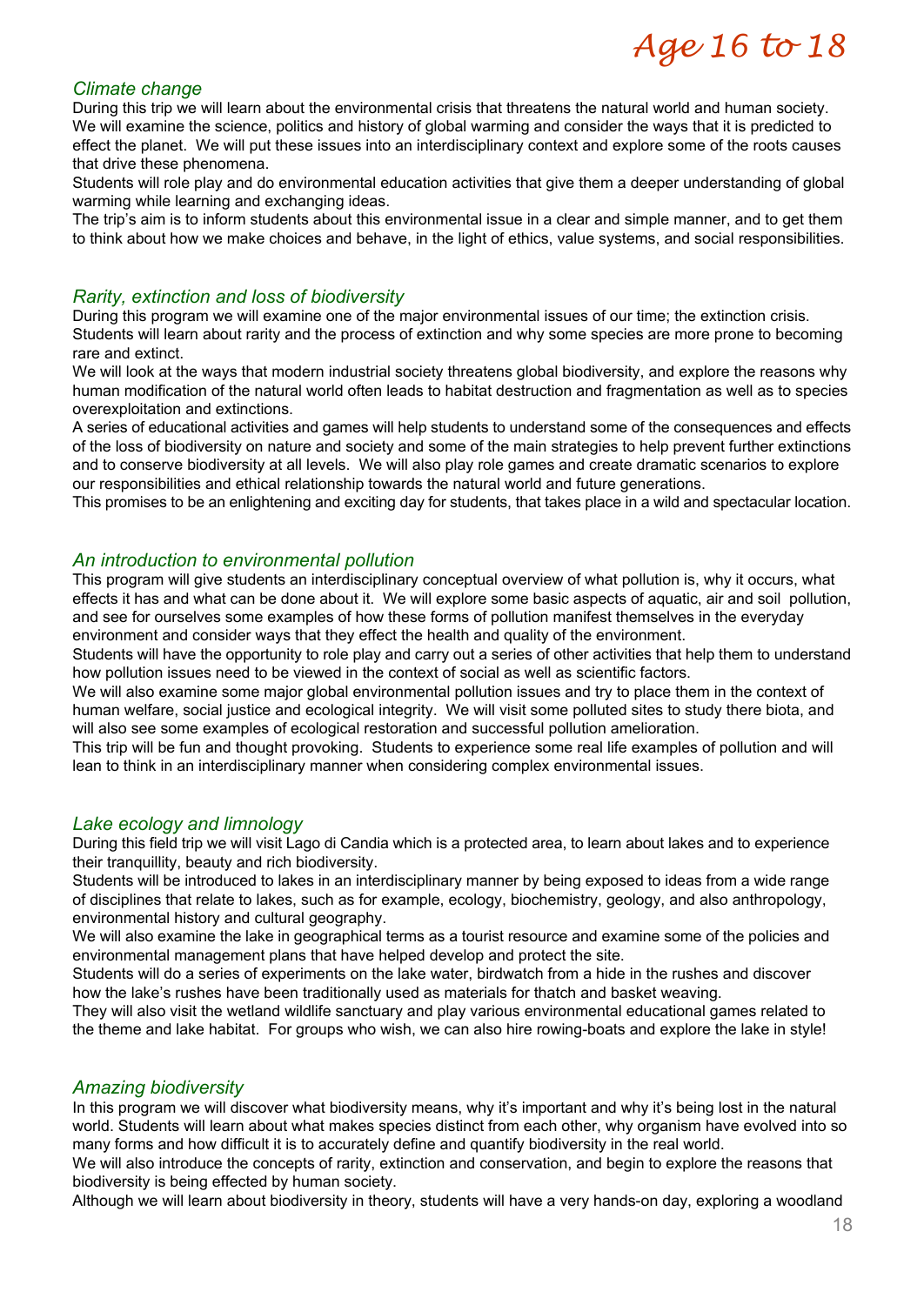and meadow ecosystems trying to record and quantify their biodiversity, try to conduct a simple census for a selection of the area's vertebrate species, and conduct a sample of the area's floral diversity.

They will also play a number of environmental education games that relate to the theme and create some amazing creatures of their own that would be theoretically adapted to inhabit these ecosystems. During the day students will discover for themselves how a rich natural biodiversity is essential for the planet's ecological integrity as well as for our social well-being.

# *The European wolf; its past present and future*

During this field trip we will learn about the wolf in terms of its biology, ecology and its historical relationship to humans. We will examine attitudes to wolves around the world and learn about their history of persecution and extermination. We will visit a mountain habitat that is one of this large predators last refuges and hike into the wilderness to search for clues to its lifestyle and to try to find tracks and signs of this illusive animal.

We will also discover why wolf conservation is practically so complex and so controversial to many people. We will also study the kind of conservation policies and methodologies that are available to scientists who wish to reintroduce and protect this flagship species.

Students will have an action packed day, in a very special wilderness area. They will engage in role playing games, learn tracking and field biology techniques and explore the topic using a range of learning tools and environmental education activities.

This field trip focuses on the wolf, but is relevant to many aspects of conservation biology in theory and practice. Location: Parco delle Alpi Marittime (Cn).

#### *Approaches to nature conservation*

This program aims to explain what nature conservation is, why nature needs to be conserved, what the main tools for its conservation are, as well as what the advantages and disadvantages are in regards to the various methodologies for practical conservation biology.

We will examine some specific case studies and visit a protected area to see how such reserves work in practice. The day will involve various role playing games, problem solving exercises and practical investigations that stimulate and inform students about the real issues and challenges involved in conservation locally and globally.

We will also consider various sociological aspects of nature conservation and some of its wider environmental and political implications.

 Although this program is focused on the field of conservation biology, its interdisciplinary nature will inform students about larger political and economic issues that effect practical nature conservation in the real world.

# *An introduction to ethnobotany*

This program is designed to introduce students to the study of ethnobotany, which is the study of the relationship between traditional peoples and plants. Students will explore ways that plants are used in selected cultures and the reciprocal relationships between human society and the plants on which they depend.

We will look at the traditional use of plants as foods, medicines and natural resources, and how wild plants are managed, perceived, and sometimes selectively bred and cultivated.

This interdisciplinary program will draw from elements of botany, anthropology and cultural geography and is a great opportunity for students to begin to see the environment in holistic terms.

During the day students will take part in a range of exciting hands-on activities focused on applied ethnobotany, such as gathering medicinal herbs, using dye plants, plants for cordage fibres to make rope and knowing how to find magical plants for use during ritual and witchcraft. We will learn about traditional uses of wild plants and modern uses of plant resources through storytelling, drama role playing and other creative activities.

By the end of the day, students will appreciate how dependent we are on the world of plants and how they have helped to shape our cultural evolution while we've influenced their global distribution, abundance and ecology.

#### *The landscape detective; understanding the present landscape in terms of its past*

During this field trip students will be introduced to the idea that the landscape's present features are often the result of its past. We will examine some of the natural and anthropogenic forces and processes that have helped to shape our present landscape. We will find out how can we know what the landscape was like in the past by searching for evidence of the area's geological past as well as analysing signs of past human activities, management regimes and historical objects.

We will carry out a number of educational activities that help students to learn to 'read the landscape' and to connect the contemporary landscape to the past by noticing indicative landscape features and other factors.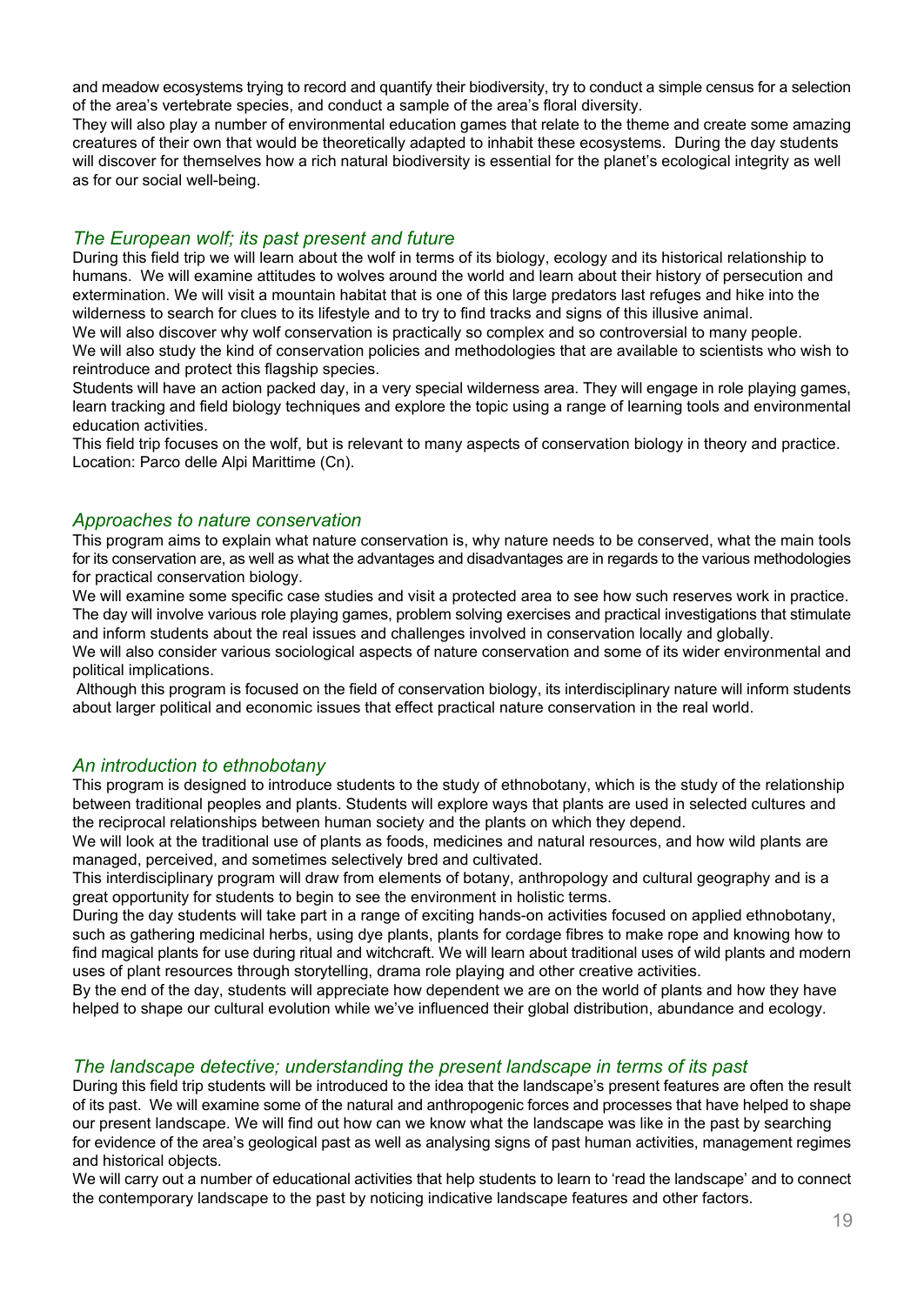They will also do various experiments and other groups activities where they will try to piece together evidence and form their own hypothesis explaining the past histories of the natural and cultural landscape. We will focus on woodland ecosystems as a case study and students will examine some important indicators of woodland habitat and learn about past woodland management, ecology and the coppicing properties of trees. During this field trip students will develop an idea of some of the methodologies and approaches involved in historical landscape analysis and will gain a sense of how the past is embedded in the contemporary landscape.

# *What makes us human?*

This program gets children thinking about those characteristics that differentiate humans from other organismsand other biological features that identify us as being inseparable from the other animals.

We emphasise that although humans are unique, they are also intrinsically part of nature and ecologically interdependent on the natural world. We will introduce a range of cultural cosmologies of nature and encourage children to deepen their understanding of human society's dynamic relationship with nature.

Children will be encouraged to think critically and problem solve individually and in groups.

A range of fun and stimulating environmental education activities will take place in a beautiful natural woodland environment that offers many opportunities for children to experience wild plants and animals.

Through role games, physical play and dynamic group activities this program will enable participants to explore their personal relationships to the natural world and deepen their understanding of what makes us human.

# *Society & nature*

This program introduces students to some of the most important ethical debates and fundamental ideas that underlie our 'ecological crisis' and postmodern attitudes towards environmentalism.

We explore some elements of environmental philosophy and cultural geography while getting participants to begin to think about some essential questions about the relationship between humans and nature.

Are we a part of nature, or separate from it? Is nature a culturally constructed space, or a reality that is independent from our projections? Are humans superior to other organisms and do we have the ethical right to 'dominate' nature? Are scientific definitions of the natural world the only legitimate ways to evaluate nature? Can we learn anything from alternative cosmological interpretations of nature and our relationship to it?

This program deals with conceptual themes and also involves students in hands-on activities and challenges. Students will explore their own ideas and preconceptions about nature through role playing games, story-telling, drama, discussion as well spatial analysis, surveying and recording observations of nature.

This trip will be a fun day where participants begin to address some profound and critical issues concerning the environment and ourselves.

# *Storytelling*

During this fun trip students will learn about the cultural importance of storytelling and its role in oral traditions and contemporary society. We will examine some common themes found in many traditional tales and myths, and look for connections between the origins of human imagination, indigenous cosmologies and the natural world.

Students will be set various exercises where they have to create and tell stories as a means of interpreting natural landscapes, mysterious places and strange plants and animals.

They will also engage in environmental education games that help them to connect more deeply to the natural world and each other through the power of words, fables and stories.

This trip promises to stimulate students' imaginations and enhance their creative facilities and ability to work together in groups. We will also examine some methods of storytelling and ways that proficient storytelling can be successfully incorporated into the performance arts, speech writing, marketing, leadership and politics.

# *Poetry and creative writing inspired by the natural world*

This trip will introduce some selected forms of nature writing and poetry and will analyse some ways that they are inspired by the natural world and ecological awareness. We will also examine why nature is such a common theme for writers to engage with, and the range of meanings it represents in literature.

We will explore ways that various forms of nature writing have historically influenced various social movements, ideologies and schools of thought and consider how the written word has helped represent and given voice to aspects of the natural world.

 Students will engage in some exercises in natural setting that help them to focus their attention, channel their creativity and express their emotions through words.

We will also play some environmental education games that help to connect participants to the natural world and